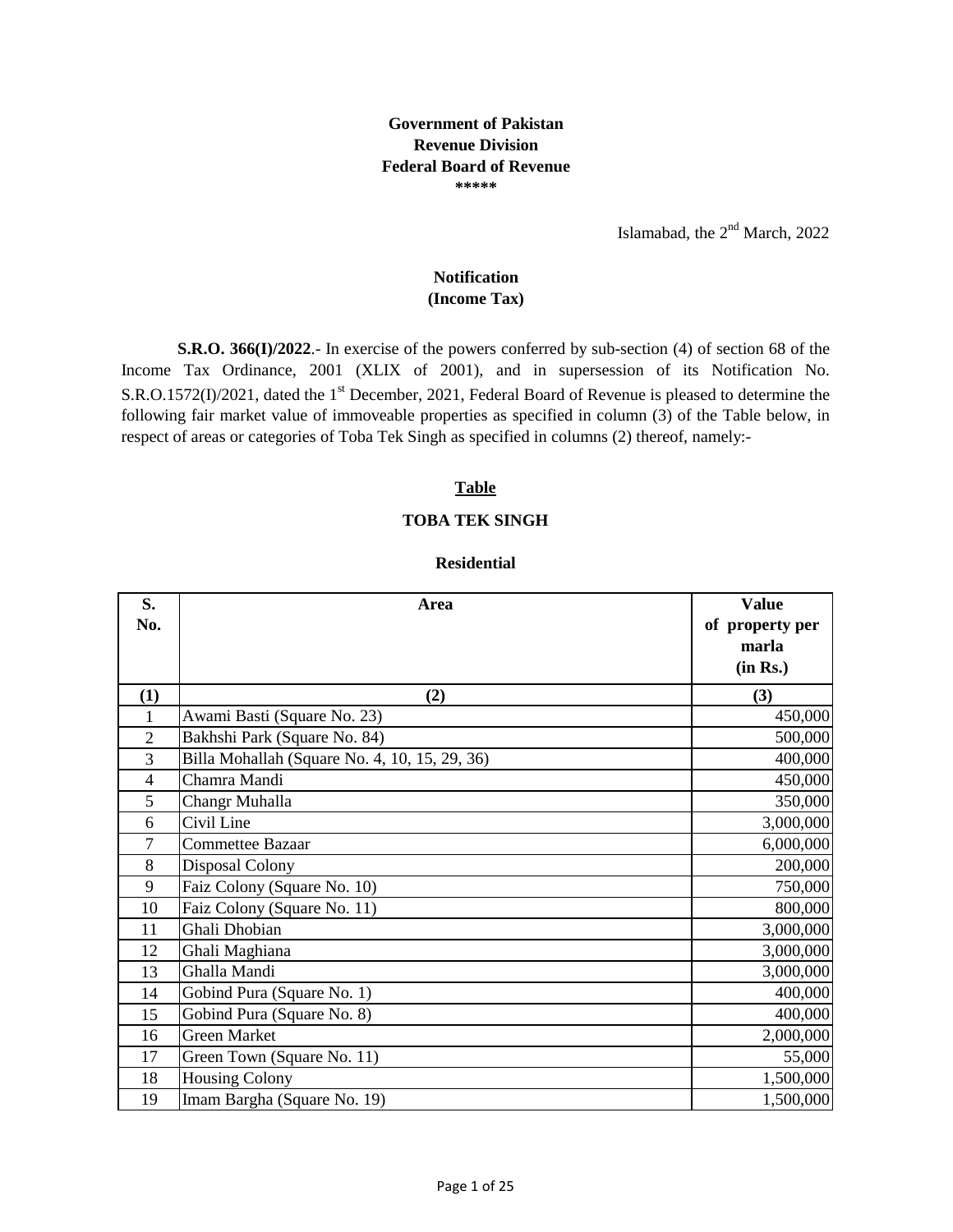| 20 | Iqbal Nagar                                            | 5,000,000 |
|----|--------------------------------------------------------|-----------|
| 21 | Islam Pura (Square No. 26)                             | 600,000   |
| 22 | Janj Ghar Kachi Basti Eid Ghah                         | 1,250,000 |
| 23 | Jhang Road Norani Factory Bhalair Road (Square No. 14) | 600,000   |
| 24 | Jinnah Abadi (Square No. 24)                           | 1,200,000 |
| 25 | Kachi Abadi Bhaliar Road (Square No. 14)               | 500,000   |
| 26 | Kachi Abadi Bhaliar Road (Square No. 15)               | 500,000   |
| 27 | Kamalia Road (Square No. 13)                           | 450,000   |
| 28 | Kamalia Road (Square No. 36)                           | 450,000   |
| 29 | Kamalia Road Madina Market                             | 450,000   |
| 30 | Kanal Road (Square No. 9, 10, 11, 12)                  | 450,000   |
| 31 | Karkhana Sheikhan                                      | 450,000   |
| 32 | Karkhana Shorkot Road                                  | 550,000   |
| 33 | Lakr Mandi                                             | 450,000   |
| 34 | Machli Bazaar Chori Bazaar                             | 500,000   |
| 35 | Madina Town (Square No. 11)                            | 500,000   |
| 36 | Mall Ghudam Road                                       | 450,000   |
| 37 | Markzi Jamia Masjid                                    | 2,500,000 |
| 38 | Muhalla Dak Khan                                       | 2,500,000 |
| 39 | Muhalla Ghau Shala                                     | 350,000   |
| 40 | Muhalla Sheikhan                                       | 350,000   |
| 41 | Muhammad Pura (Square No. 2)                           | 350,000   |
| 42 | Muhammad Pura (Square No. 7)                           | 400,000   |
| 43 | Mustafa Abad (Square No. 8)                            | 405,000   |
| 44 | New Islam Pura (Square No. 25)                         | 450,000   |
| 45 | New Market                                             | 480,000   |
| 46 | Noor Park (Square No. 28)                              | 400,000   |
| 47 | Sharif Colony (Square No. 84)                          | 500,000   |
| 48 | <b>Shorkot Road</b>                                    | 1,200,000 |
| 49 | Sittra Colony (Square No. 7)                           | 400,000   |
| 50 | Telephone Exchange                                     | 1,200,000 |
| 51 | Zia Colony (Square No. 83 & 84)                        | 400,000   |
| 52 | 301 GB                                                 | 90,000    |
| 53 | 303 GB                                                 | 90,000    |
| 54 | 304 GB                                                 | 100,000   |
| 55 | 305 GB                                                 | 100,000   |
| 56 | 306 GB                                                 | 90,000    |
| 57 | 310 GB                                                 | 90,000    |
| 58 | 311 GB                                                 | 90,000    |
| 59 | 316 GB                                                 | 90,000    |
| 60 | 345Gb                                                  | 90,000    |
| 61 | 402 JB                                                 | 90,000    |
| 62 | 403 JB                                                 | 100,000   |
| 63 | 405 JB                                                 | 100,000   |
| 64 | 410 JB                                                 | 100,000   |
| 65 | 411 JB                                                 | 120,000   |
| 66 | 148 GB                                                 | 120,000   |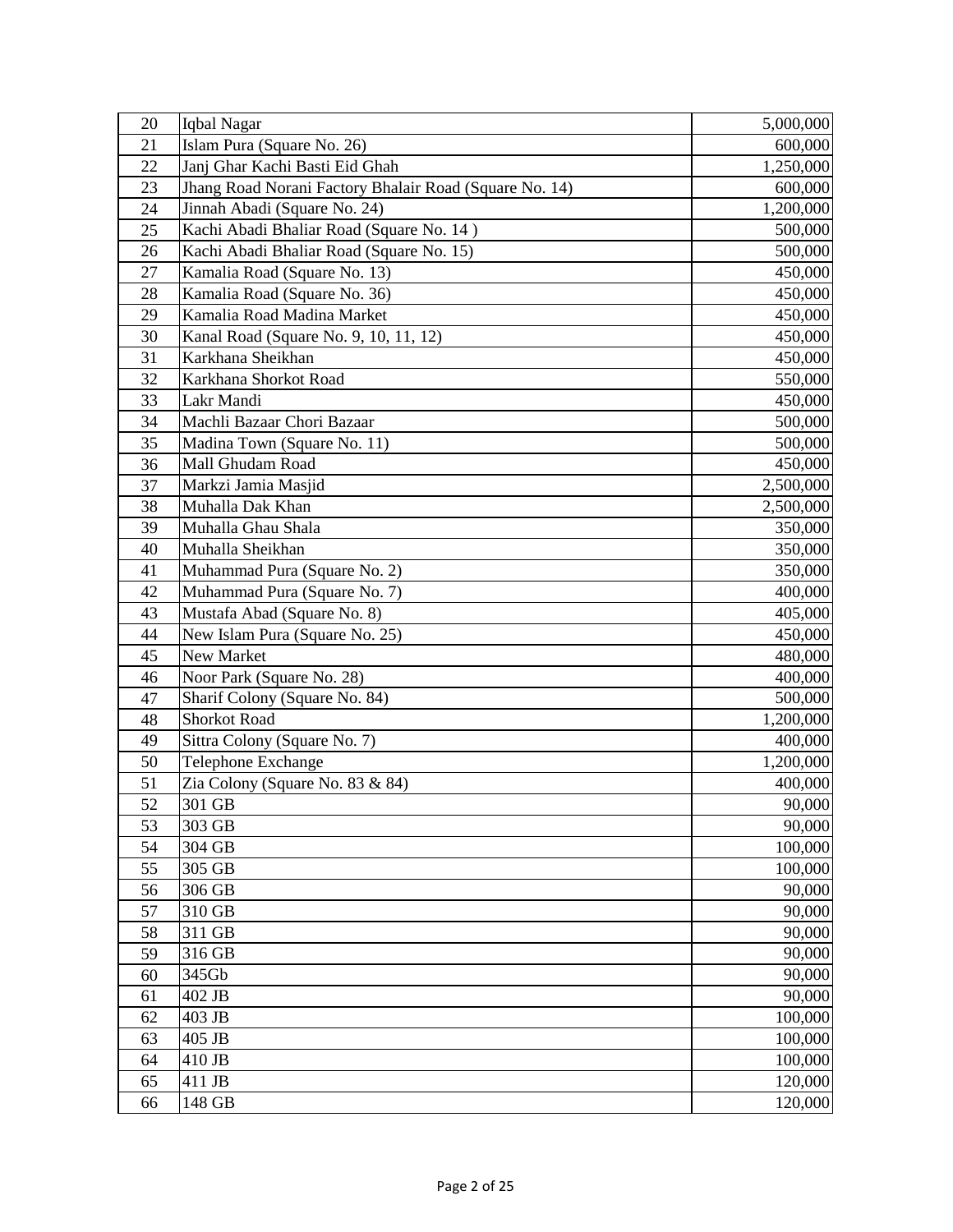| 67         | 150 GB              | 120,000             |
|------------|---------------------|---------------------|
| 68         | 151 GB              | 120,000             |
| 69         | 152 GB              | 120,000             |
| 70         | 153 GB              | 120,000             |
| 71         | 247 GB              | 120,000             |
| 72         | 249 GB              | 120,000             |
| 73         | 250 GB              | 120,000             |
| 74         | 251 GB              | 120,000             |
| 75         | 253 GB              | 120,000             |
| 76         | 254 GB              | 120,000             |
| 77         | 255 GB              | 120,000             |
| 78         | 256 GB              | 120,000             |
| 79         | 257 GB              | 120,000             |
| 80         | 286 JB              | 120,000             |
| 81         | $\overline{2}90$ JB | 120,000             |
| 82         | 291 JB              | 120,000             |
| 83         | 292 JB              | 120,000             |
| 84         | 293 GB              | 120,000             |
| 85         | 294 JB              | 120,000             |
| 86         | 295 JB              | 120,000             |
| 87         | 358 GB              | 120,000             |
| 88         | 359 GB              | 120,000             |
| 89         | 521 GB              | 120,000             |
| 90         | 295 GB              | 120,000             |
| 91         | 307 GB              | 120,000             |
| 92         | 318 GB              | 120,000             |
| 93         | 336 GB              | 120,000             |
| 94         | 337 GB              | 120,000             |
| 95         | 338 GB              | 120,000             |
| 96         | 340 GB              | 120,000             |
| 97         | 341 GB              | 120,000             |
| 98         | 342 GB              | 120,000             |
| 99         | 343 GB              | 120,000             |
| 100        | 346 GB              | 120,000             |
| 101        | 347 GB              | 120,000             |
| 102<br>103 | 348 GB              | 120,000<br>120,000  |
| 104        | 349 GB<br>350 GB    | 120,000             |
| 105        | 351 GB              | 120,000             |
| 106        | 517 GB              | 115,000             |
| 107        | 184 GB              | 115,000             |
| 108        | 185 GB              | $\frac{115,000}{ }$ |
| 109        | 187 GB              | 115,000             |
| 110        | 188 GB              | 115,000             |
| 111        | 189 GB              | 115,000             |
| 112        | 190 GB              | 115,000             |
| 113        | 191 GB              | 120,000             |
|            |                     |                     |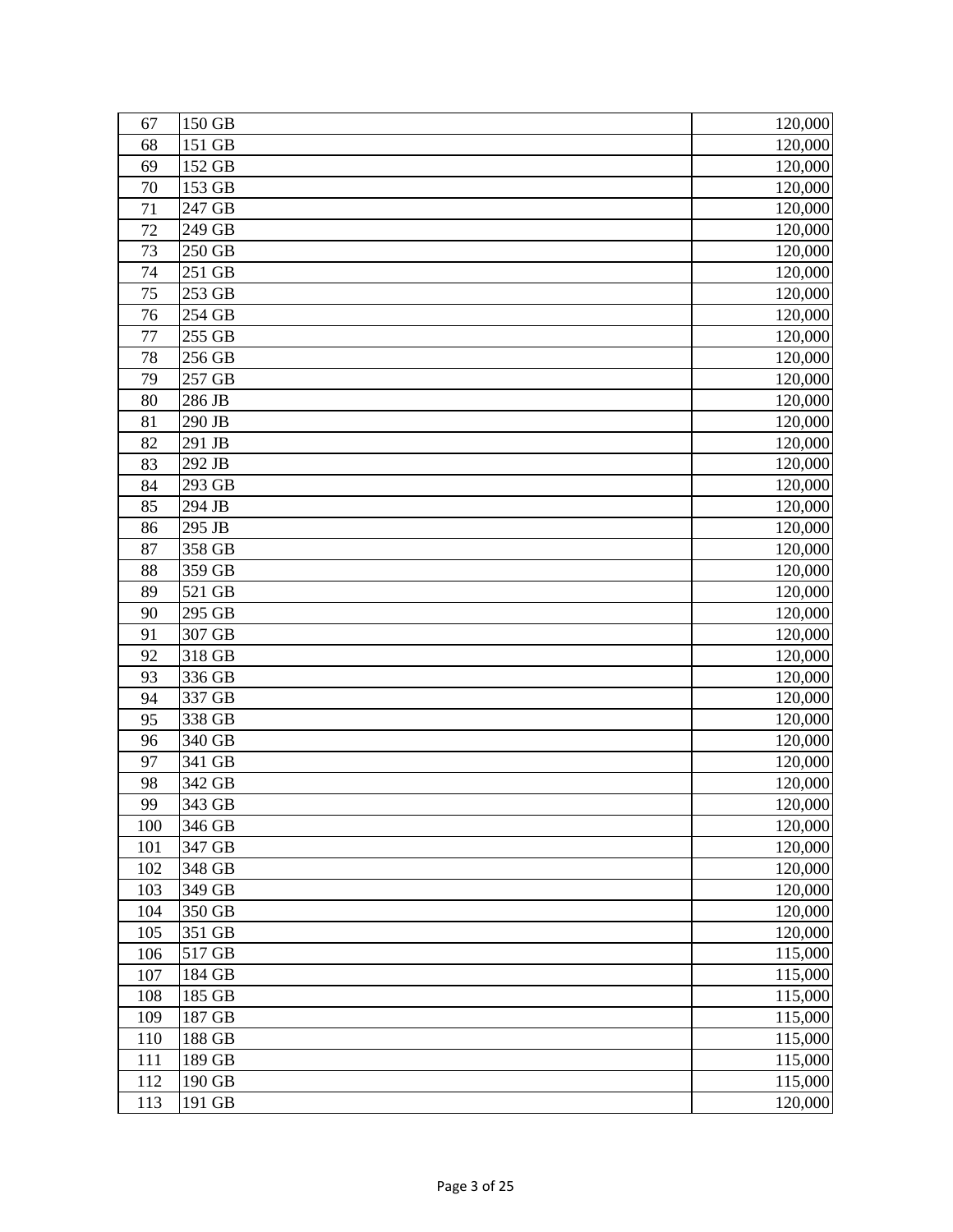| 114 | 194 GB       | 150,000   |
|-----|--------------|-----------|
| 115 | 259 GB       | 150,000   |
| 116 | 260 GB       | 200,000   |
| 117 | 261 GB       | 115,000   |
| 118 | 262 GB       | 250,000   |
| 119 | 263 GB       | 250,000   |
| 120 | 264 GB       | 115,000   |
| 121 | 265 GB       | 115,000   |
| 122 | 266 GB       | 250,000   |
| 123 | 267 GB       | 115,000   |
| 124 | 269 GB       | 250,000   |
| 125 | 270 GB       | 115,000   |
| 126 | 271 GB       | 150,000   |
| 127 | 285 GB       | 150,000   |
| 128 | 286 GB       | 115,000   |
| 129 | 287 GB       | 150,000   |
| 130 | 288 GB       | 200,000   |
| 131 | 289 GB       | 175,000   |
| 132 | 290 GB       | 115,000   |
| 133 | 291 GB       | 150,000   |
| 134 | 335 GB       | 150,000   |
| 135 | 360 GB       | 50,000    |
| 136 | 361 GB       | 50,000    |
| 137 | 512 GB       | 50,000    |
| 138 | 513 GB       | 50,000    |
| 139 | 515 GB       | 50,000    |
| 140 | 536 GB       | 65,000    |
| 141 | Chora Bhojia | 50,000    |
| 142 | 296 GB       | 50,000    |
| 143 | 297 GB       | 50,000    |
| 144 | 298 GB       | 50,000    |
| 145 | 299 GB       | 1,500,000 |
| 146 | 319 JB       | 50,000    |
| 147 | 320 JB       | 50,000    |
| 148 | 321 JB       | 62,000    |
| 149 | 322 JB       | 50,000    |
| 150 | 323 JB       | 60,000    |
| 151 | 324 JB       | 60,000    |
| 152 | 327 JB       | 50,000    |
| 153 | 328 JB       | 50,000    |
| 154 | 330 JB       | 55,000    |
| 155 | 331 JB       | 55,000    |
| 156 | 375 JB       | 50,000    |
| 157 | 380 JB       | 60,000    |
| 158 | 317 JB       | 55,000    |
| 159 | 374 JB       | 55,000    |
| 160 | 377 JB       | 50,000    |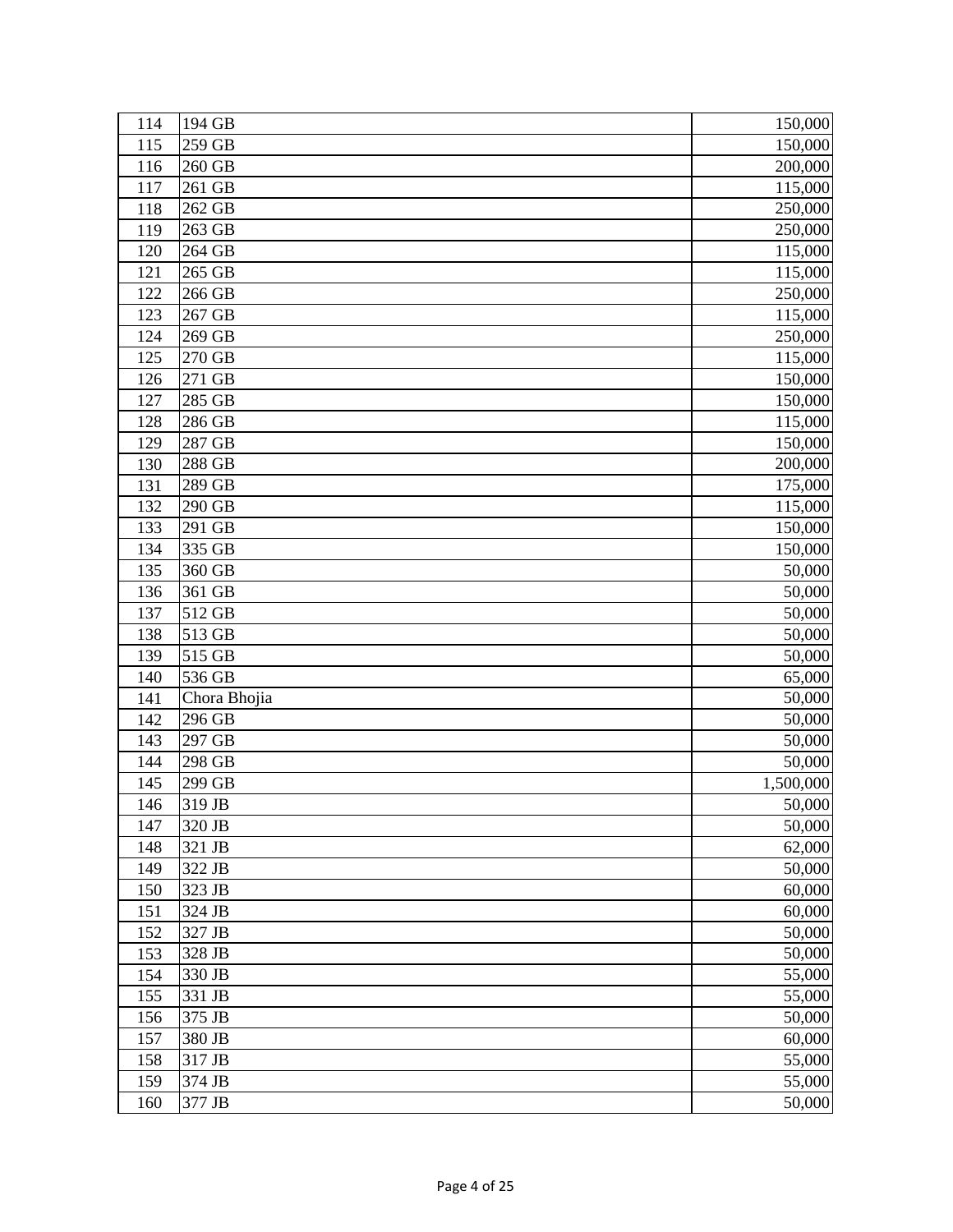| 161 | 379 JB                                                 | 50,000     |
|-----|--------------------------------------------------------|------------|
| 162 | 381 JB                                                 | 50,000     |
| 163 | 382 JB                                                 | 50,000     |
| 164 | 384 JB                                                 | 50,000     |
| 165 | 385 JB                                                 | 50,000     |
| 166 | 386 JB                                                 | 50,000     |
| 167 | 387 JB                                                 | 50,000     |
| 168 | 388 JB                                                 | 55,000     |
| 169 | 398 JB                                                 | 55,000     |
| 170 | 469 JB                                                 | 55,000     |
| 171 | 477 JB                                                 | 55,000     |
|     | <b>TEHSIL TOBA TEK SINGH</b>                           |            |
|     | <b>COMMERCIAL</b>                                      |            |
| 172 | Akal Wala Road                                         | 4,000,000  |
| 173 | Awami Basti                                            | 3,500,000  |
| 174 | Awami Basti (Square No. 23)                            | 3,500,000  |
| 175 | Bakhshi Park (Square No. 82)                           | 2,500,000  |
| 176 | Chamra Mandi                                           | 12,000,000 |
| 177 | Changr Muhalla                                         | 3,500,000  |
| 178 | Civil Line                                             | 10,000,000 |
| 179 | Civil Line                                             | 2,500,000  |
| 180 | Commettee Bazaar                                       | 10,000,000 |
| 181 | Disposal Colony                                        | 2,000,000  |
| 182 | Eid Gah (Square No. 16)                                | 6,000,000  |
| 183 | Eid Gah (Square No. 17)                                | 6,000,000  |
| 184 | Ghali Dhobian                                          | 6,000,000  |
| 185 | Ghali Maghiana                                         | 6,000,000  |
| 186 | Ghalla Mandi                                           | 13,000,000 |
| 187 | Gobind Pura (Square No. 1)                             | 800,000    |
| 188 | <b>Green Market</b>                                    | 5,000,000  |
| 189 | Green Town (Square No. 11)                             | 2,000,000  |
| 190 | <b>Gulburg Colony</b>                                  | 6,000,000  |
| 191 | <b>Housing Colony</b>                                  | 3,000,000  |
| 192 | Imam Bargha (Square No. 19)                            | 9,000,000  |
| 193 | Imam Bargha Road                                       | 9,000,000  |
| 194 | Iqbal Nagar                                            | 7,500,000  |
| 195 | Islam Pura (Square No. 26)                             | 750,000    |
| 196 | Janj Ghar Kachi Basti Eid Ghah                         | 5,000,000  |
| 197 | Jhang Road                                             | 9,000,000  |
| 198 | Jhang Road (off Road)                                  | 9,000,000  |
| 199 | Jhang Road Norani Factory Bhalair Road (Square No. 14) | 3,000,000  |
| 200 | Jhang Road Norani Factory Rest House (Square No. 13)   | 750,000    |
| 201 | Jinnah Abadi (Square No. 31)                           | 2,500,000  |
| 202 | Kachi Abadi Bhaliar Road (Square No. 15)               | 1,000,000  |
| 203 | Kachi Abadi Eid Gha                                    | 2,500,000  |
| 204 | Kamalia Road (Square No. 13)                           | 6,000,000  |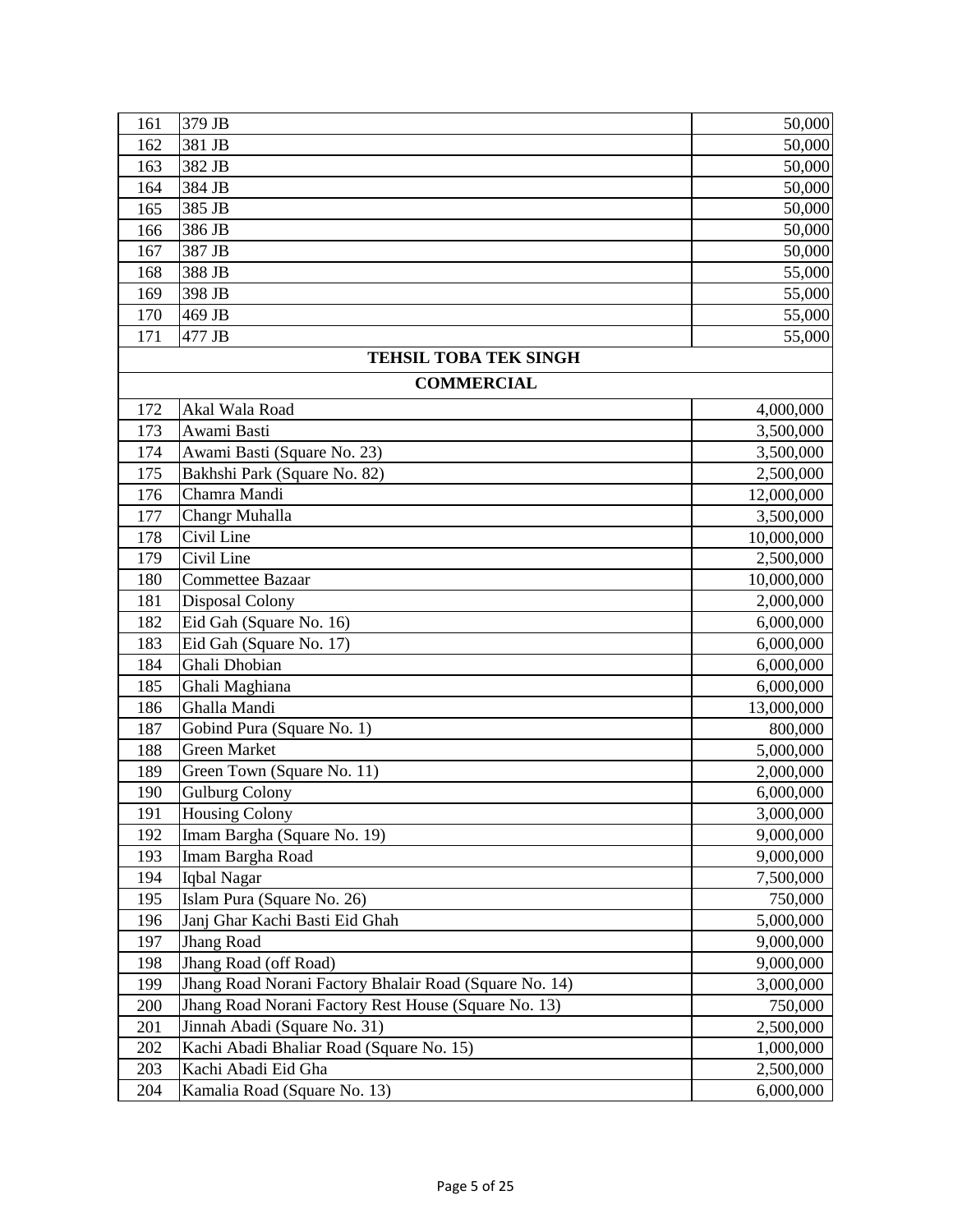| 205 | Kamalia Road (Square No. 36)              | 6,000,000  |
|-----|-------------------------------------------|------------|
| 206 | Kamalia Road Madina Market                | 7,000,000  |
| 207 | Kanal Road (Square No. 11)                | 1,500,000  |
| 208 | Kanal Road (Square No. 12)                | 1,500,000  |
| 209 | Kanal Road (Square No. 9)                 | 1,500,000  |
| 210 | Karkhana Sheikhan                         | 3,000,000  |
| 211 | Karkhana Shorkot Road                     | 5,000,000  |
| 212 | Lakr Mandi                                | 12,000,000 |
| 213 | Machli Bazaar Chori Bazaar                | 10,000,000 |
| 214 | Mall Ghudam Road                          | 6,000,000  |
| 215 | Manzor coton Factory                      | 3,000,000  |
| 216 | Markzi Jamia Masjid                       | 6,000,000  |
| 217 | Muhalla Akbari Masjid                     | 7,000,000  |
| 218 | Muhalla Dak Khan                          | 7,000,000  |
| 219 | Muhalla Eid Gha                           | 7,500,000  |
| 220 | Muhalla Sheikhan                          | 3,000,000  |
| 221 | New Market                                | 6,000,000  |
| 222 | No Name (Square No. 9)                    | 1,400,000  |
| 223 | Noor Park (Square No. 28)                 | 600,000    |
| 224 | Noor Park (Square No. 28)                 | 600,000    |
| 225 | Officer Colony Gojra Road (Square No. 37) | 3,500,000  |
| 226 | Punjab Cotton Factory                     | 4,500,000  |
| 227 | Purana Mall Ghadown Road                  | 6,000,000  |
| 228 | Rail Bazaar                               | 14,000,000 |
| 229 | Raja park (Square No. 27)                 | 600,000    |
| 230 | Sadar Bazaar                              | 18,375,000 |
| 231 | <b>Sarhand Colony</b>                     | 31,500,000 |
| 232 | Sharif Colony (Square No. 84)             | 1,575,000  |
| 233 | <b>Shorkot Road</b>                       | 5,250,000  |
| 234 | Shuja Colony                              | 2,000,000  |
| 235 | Sittra Colony (Square No. 7)              | 625,000    |
| 236 | Talab Bazaar                              | 15,000,000 |
| 237 | Telephone Exchange                        | 4,000,000  |
| 238 | Wariam Road (Square No. 84)               | 1,575,000  |
| 239 | Zia Colony (Square No. 84)                | 1,255,000  |
| 240 | Zubaida Masjid                            | 2,500,000  |
| 241 | 303 GB                                    | 45,000     |
| 242 | 304 GB                                    | 50,000     |
| 243 | 305 GB                                    | 55,000     |
| 244 | 310 GB                                    | 75,000     |
| 245 | 311 GB                                    | 75,000     |
| 246 | 316 GB                                    | 50,000     |
| 247 | 344 GB                                    | 55,000     |
| 248 | 402 JB                                    | 55,000     |
| 249 | 405 JB                                    | 60,000     |
| 250 | 411 JB                                    | 75,000     |
| 251 | 148 GB                                    | 45,000     |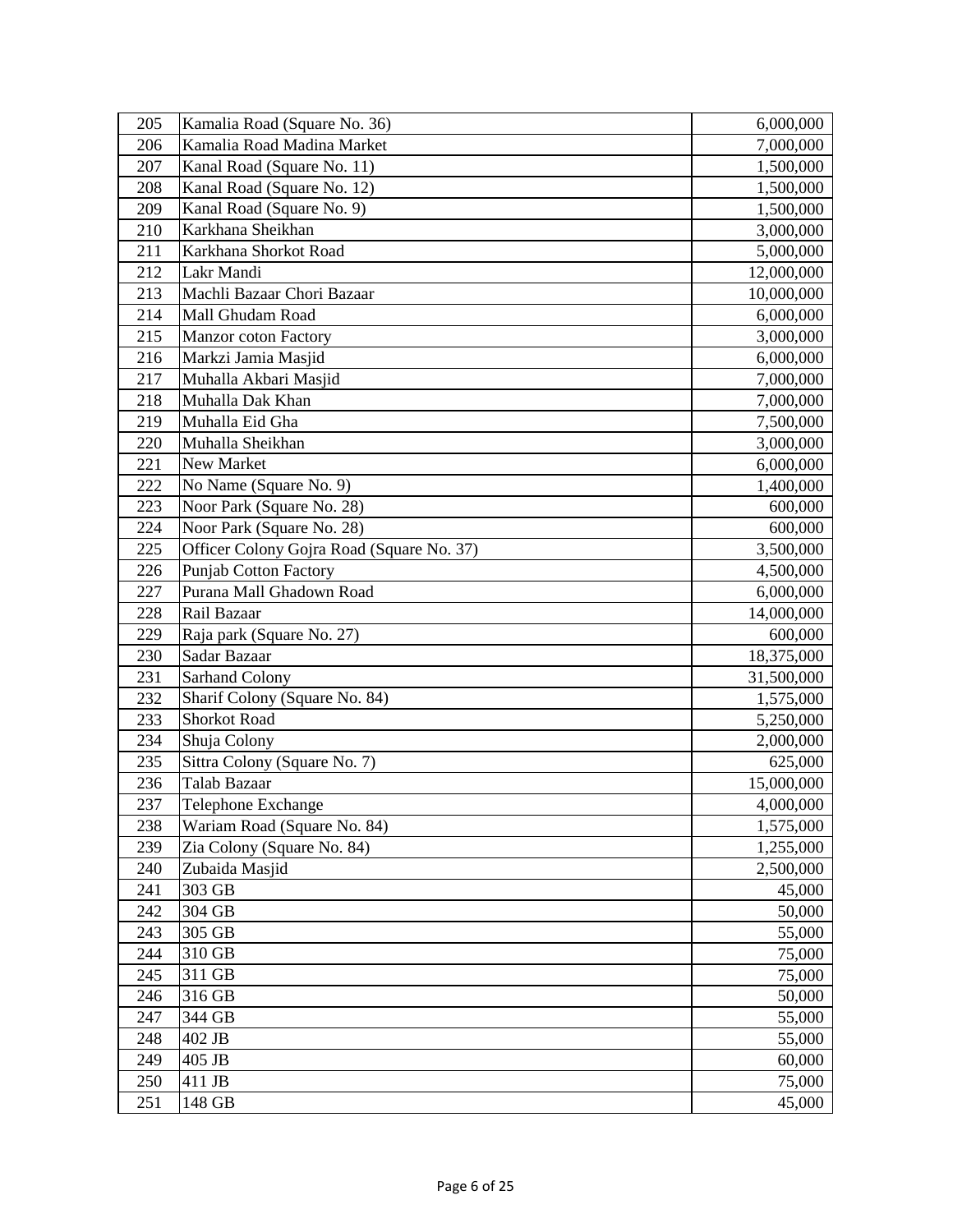| 252 | 149 GB | 45,000    |
|-----|--------|-----------|
| 253 | 150 GB | 1,500,000 |
| 254 | 151 GB | 1,500,000 |
| 255 | 152 GB | 1,500,000 |
| 256 | 247 GB | 2,000,000 |
| 257 | 251 GB | 1,600,000 |
| 258 | 253 GB | 1,600,000 |
| 259 | 254 GB | 1,750,000 |
| 260 | 255 GB | 1,500,000 |
| 261 | 256 GB | 1,600,000 |
| 262 | 257 GB | 1,500,000 |
| 263 | 284 JB | 50,000    |
| 264 | 286 JB | 52,000    |
| 265 | 287 JB | 62,065    |
| 266 | 290 JB | 45,000    |
| 267 | 291 JB | 45,000    |
| 268 | 292 JB | 45,000    |
| 269 | 293 GB | 45,000    |
| 270 | 293 JB | 45,000    |
| 271 | 294 JB | 45,000    |
| 272 | 295 JB | 45,000    |
| 273 | 302 JB | 45,000    |
| 274 | 358 GB | 45,000    |
| 275 | 359 GB | 45,000    |
| 276 | 519Gb  | 45,000    |
| 277 | 520Gb  | 45,000    |
| 278 | 521 GB | 45,000    |
| 279 | 294 GB | 45,000    |
| 280 | 295 GB | 45,000    |
| 281 | 307 GB | 65,000    |
| 282 | 336 GB | 75,000    |
| 283 | 337 GB | 45,000    |
| 284 | 338 GB | 50,000    |
| 285 | 340 GB | 45,000    |
| 286 | 341 GB | 45,000    |
| 287 | 342 GB | 45,000    |
| 288 | 343 GB | 45,000    |
| 289 | 348 GB | 45,000    |
| 290 | 349 GB | 45,000    |
| 291 | 350 GB | 45,000    |
| 292 | 351 GB | 45,000    |
| 293 | 517 GB | 45,000    |
| 294 | 184 GB | 45,000    |
| 295 | 188 GB | 45,000    |
| 296 | 189 GB | 45,000    |
| 297 | 190 GB | 45,000    |
| 298 | 191 GB | 45,000    |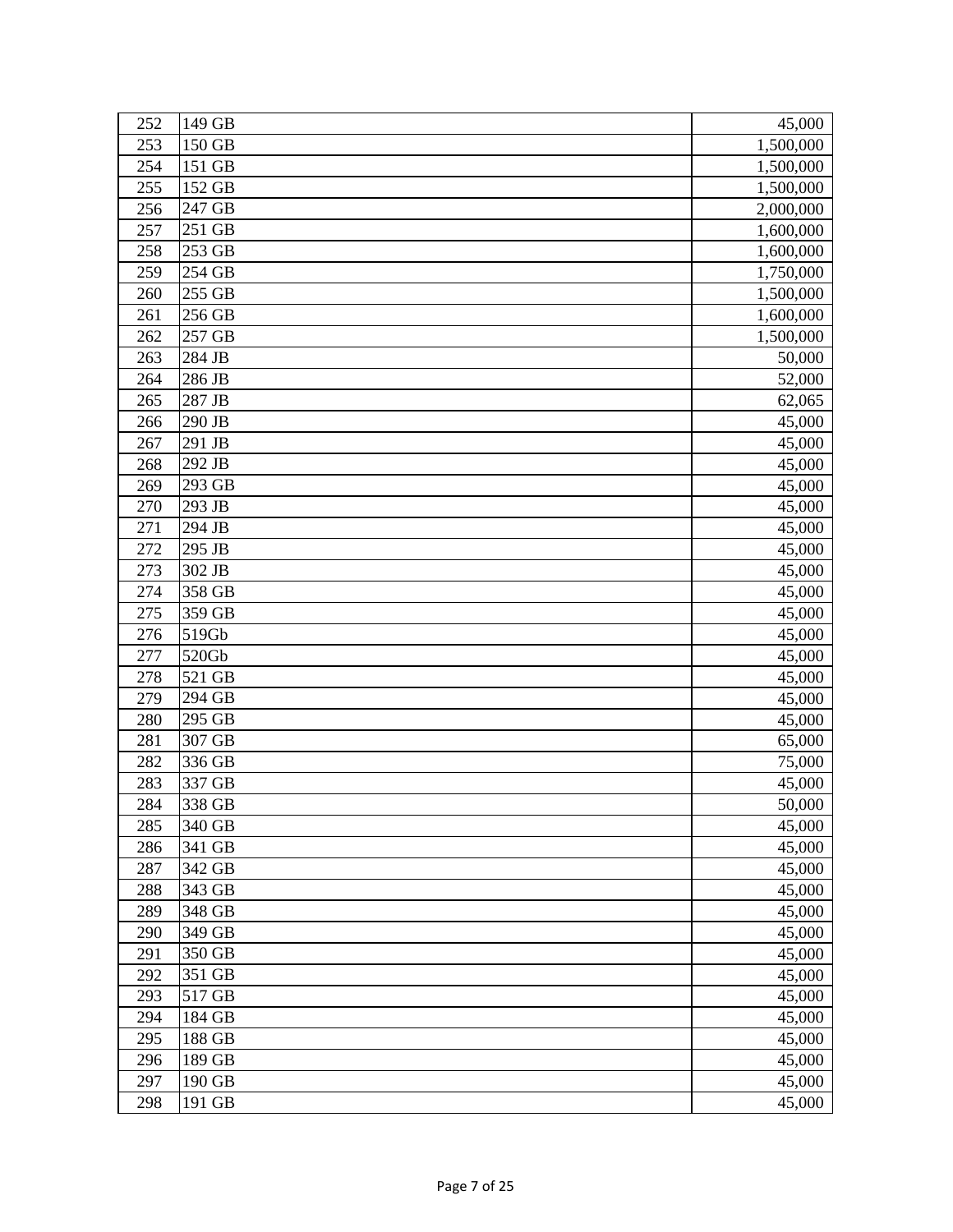| 300<br>260 GB<br>45,000<br>262 GB<br>301<br>45,000<br>302<br>263 GB<br>45,000<br>264 GB<br>303<br>45,000<br>304<br>265 GB<br>45,000<br>266 GB<br>305<br>45,000<br>267 GB<br>306<br>45,000<br>269 GB<br>307<br>45,000<br>308<br>270 GB<br>45,000<br>284Gb<br>309<br>45,000<br>310<br>285 GB<br>50,000<br>311<br>286 GB<br>50,000<br>312<br>287 GB<br>55,000<br>288 GB<br>313<br>55,000<br>314<br>289 GB<br>55,000<br>290 GB<br>315<br>55,000<br>316<br>291 GB<br>55,000<br>335 GB<br>317<br>45,000<br>318<br>361 GB<br>45,000<br>319<br>512 GB<br>45,000<br>515 GB<br>320<br>45,000<br>321<br>536 GB<br>45,000<br>322<br>Chora Bhojia<br>47,500<br>323<br>296 GB<br>45,000<br>324<br>297 GB<br>45,000<br>325<br>$\overline{2}98$ GB<br>45,000<br>326<br>299 GB<br>45,000<br>327<br>318 JB<br>45,000<br>328<br>319 JB<br>55,000<br>329<br>320 JB<br>45,000<br>330<br>321 JB<br>45,000<br>331<br>322 JB<br>45,000<br>323 JB<br>332<br>45,000<br>333<br>324 JB<br>50,000<br>334<br>50,000<br>327 JB<br>335<br>328 JB<br>55,000<br>336<br>330 JB<br>55,000<br>337<br>375 JB<br>45,000<br>338<br>376 JB<br>45,000<br>339<br>380 JB<br>45,000<br>340<br>317 JB<br>45,000<br>341<br>374 JB<br>45,000<br>377 JB<br>342<br>65,000<br>343<br>382 JB<br>50,000<br>383 JB<br>344<br>55,000<br>345<br>385 JB<br>55,000 | 299 | 194 GB | 45,000 |
|----------------------------------------------------------------------------------------------------------------------------------------------------------------------------------------------------------------------------------------------------------------------------------------------------------------------------------------------------------------------------------------------------------------------------------------------------------------------------------------------------------------------------------------------------------------------------------------------------------------------------------------------------------------------------------------------------------------------------------------------------------------------------------------------------------------------------------------------------------------------------------------------------------------------------------------------------------------------------------------------------------------------------------------------------------------------------------------------------------------------------------------------------------------------------------------------------------------------------------------------------------------------------------------------------------|-----|--------|--------|
|                                                                                                                                                                                                                                                                                                                                                                                                                                                                                                                                                                                                                                                                                                                                                                                                                                                                                                                                                                                                                                                                                                                                                                                                                                                                                                          |     |        |        |
|                                                                                                                                                                                                                                                                                                                                                                                                                                                                                                                                                                                                                                                                                                                                                                                                                                                                                                                                                                                                                                                                                                                                                                                                                                                                                                          |     |        |        |
|                                                                                                                                                                                                                                                                                                                                                                                                                                                                                                                                                                                                                                                                                                                                                                                                                                                                                                                                                                                                                                                                                                                                                                                                                                                                                                          |     |        |        |
|                                                                                                                                                                                                                                                                                                                                                                                                                                                                                                                                                                                                                                                                                                                                                                                                                                                                                                                                                                                                                                                                                                                                                                                                                                                                                                          |     |        |        |
|                                                                                                                                                                                                                                                                                                                                                                                                                                                                                                                                                                                                                                                                                                                                                                                                                                                                                                                                                                                                                                                                                                                                                                                                                                                                                                          |     |        |        |
|                                                                                                                                                                                                                                                                                                                                                                                                                                                                                                                                                                                                                                                                                                                                                                                                                                                                                                                                                                                                                                                                                                                                                                                                                                                                                                          |     |        |        |
|                                                                                                                                                                                                                                                                                                                                                                                                                                                                                                                                                                                                                                                                                                                                                                                                                                                                                                                                                                                                                                                                                                                                                                                                                                                                                                          |     |        |        |
|                                                                                                                                                                                                                                                                                                                                                                                                                                                                                                                                                                                                                                                                                                                                                                                                                                                                                                                                                                                                                                                                                                                                                                                                                                                                                                          |     |        |        |
|                                                                                                                                                                                                                                                                                                                                                                                                                                                                                                                                                                                                                                                                                                                                                                                                                                                                                                                                                                                                                                                                                                                                                                                                                                                                                                          |     |        |        |
|                                                                                                                                                                                                                                                                                                                                                                                                                                                                                                                                                                                                                                                                                                                                                                                                                                                                                                                                                                                                                                                                                                                                                                                                                                                                                                          |     |        |        |
|                                                                                                                                                                                                                                                                                                                                                                                                                                                                                                                                                                                                                                                                                                                                                                                                                                                                                                                                                                                                                                                                                                                                                                                                                                                                                                          |     |        |        |
|                                                                                                                                                                                                                                                                                                                                                                                                                                                                                                                                                                                                                                                                                                                                                                                                                                                                                                                                                                                                                                                                                                                                                                                                                                                                                                          |     |        |        |
|                                                                                                                                                                                                                                                                                                                                                                                                                                                                                                                                                                                                                                                                                                                                                                                                                                                                                                                                                                                                                                                                                                                                                                                                                                                                                                          |     |        |        |
|                                                                                                                                                                                                                                                                                                                                                                                                                                                                                                                                                                                                                                                                                                                                                                                                                                                                                                                                                                                                                                                                                                                                                                                                                                                                                                          |     |        |        |
|                                                                                                                                                                                                                                                                                                                                                                                                                                                                                                                                                                                                                                                                                                                                                                                                                                                                                                                                                                                                                                                                                                                                                                                                                                                                                                          |     |        |        |
|                                                                                                                                                                                                                                                                                                                                                                                                                                                                                                                                                                                                                                                                                                                                                                                                                                                                                                                                                                                                                                                                                                                                                                                                                                                                                                          |     |        |        |
|                                                                                                                                                                                                                                                                                                                                                                                                                                                                                                                                                                                                                                                                                                                                                                                                                                                                                                                                                                                                                                                                                                                                                                                                                                                                                                          |     |        |        |
|                                                                                                                                                                                                                                                                                                                                                                                                                                                                                                                                                                                                                                                                                                                                                                                                                                                                                                                                                                                                                                                                                                                                                                                                                                                                                                          |     |        |        |
|                                                                                                                                                                                                                                                                                                                                                                                                                                                                                                                                                                                                                                                                                                                                                                                                                                                                                                                                                                                                                                                                                                                                                                                                                                                                                                          |     |        |        |
|                                                                                                                                                                                                                                                                                                                                                                                                                                                                                                                                                                                                                                                                                                                                                                                                                                                                                                                                                                                                                                                                                                                                                                                                                                                                                                          |     |        |        |
|                                                                                                                                                                                                                                                                                                                                                                                                                                                                                                                                                                                                                                                                                                                                                                                                                                                                                                                                                                                                                                                                                                                                                                                                                                                                                                          |     |        |        |
|                                                                                                                                                                                                                                                                                                                                                                                                                                                                                                                                                                                                                                                                                                                                                                                                                                                                                                                                                                                                                                                                                                                                                                                                                                                                                                          |     |        |        |
|                                                                                                                                                                                                                                                                                                                                                                                                                                                                                                                                                                                                                                                                                                                                                                                                                                                                                                                                                                                                                                                                                                                                                                                                                                                                                                          |     |        |        |
|                                                                                                                                                                                                                                                                                                                                                                                                                                                                                                                                                                                                                                                                                                                                                                                                                                                                                                                                                                                                                                                                                                                                                                                                                                                                                                          |     |        |        |
|                                                                                                                                                                                                                                                                                                                                                                                                                                                                                                                                                                                                                                                                                                                                                                                                                                                                                                                                                                                                                                                                                                                                                                                                                                                                                                          |     |        |        |
|                                                                                                                                                                                                                                                                                                                                                                                                                                                                                                                                                                                                                                                                                                                                                                                                                                                                                                                                                                                                                                                                                                                                                                                                                                                                                                          |     |        |        |
|                                                                                                                                                                                                                                                                                                                                                                                                                                                                                                                                                                                                                                                                                                                                                                                                                                                                                                                                                                                                                                                                                                                                                                                                                                                                                                          |     |        |        |
|                                                                                                                                                                                                                                                                                                                                                                                                                                                                                                                                                                                                                                                                                                                                                                                                                                                                                                                                                                                                                                                                                                                                                                                                                                                                                                          |     |        |        |
|                                                                                                                                                                                                                                                                                                                                                                                                                                                                                                                                                                                                                                                                                                                                                                                                                                                                                                                                                                                                                                                                                                                                                                                                                                                                                                          |     |        |        |
|                                                                                                                                                                                                                                                                                                                                                                                                                                                                                                                                                                                                                                                                                                                                                                                                                                                                                                                                                                                                                                                                                                                                                                                                                                                                                                          |     |        |        |
|                                                                                                                                                                                                                                                                                                                                                                                                                                                                                                                                                                                                                                                                                                                                                                                                                                                                                                                                                                                                                                                                                                                                                                                                                                                                                                          |     |        |        |
|                                                                                                                                                                                                                                                                                                                                                                                                                                                                                                                                                                                                                                                                                                                                                                                                                                                                                                                                                                                                                                                                                                                                                                                                                                                                                                          |     |        |        |
|                                                                                                                                                                                                                                                                                                                                                                                                                                                                                                                                                                                                                                                                                                                                                                                                                                                                                                                                                                                                                                                                                                                                                                                                                                                                                                          |     |        |        |
|                                                                                                                                                                                                                                                                                                                                                                                                                                                                                                                                                                                                                                                                                                                                                                                                                                                                                                                                                                                                                                                                                                                                                                                                                                                                                                          |     |        |        |
|                                                                                                                                                                                                                                                                                                                                                                                                                                                                                                                                                                                                                                                                                                                                                                                                                                                                                                                                                                                                                                                                                                                                                                                                                                                                                                          |     |        |        |
|                                                                                                                                                                                                                                                                                                                                                                                                                                                                                                                                                                                                                                                                                                                                                                                                                                                                                                                                                                                                                                                                                                                                                                                                                                                                                                          |     |        |        |
|                                                                                                                                                                                                                                                                                                                                                                                                                                                                                                                                                                                                                                                                                                                                                                                                                                                                                                                                                                                                                                                                                                                                                                                                                                                                                                          |     |        |        |
|                                                                                                                                                                                                                                                                                                                                                                                                                                                                                                                                                                                                                                                                                                                                                                                                                                                                                                                                                                                                                                                                                                                                                                                                                                                                                                          |     |        |        |
|                                                                                                                                                                                                                                                                                                                                                                                                                                                                                                                                                                                                                                                                                                                                                                                                                                                                                                                                                                                                                                                                                                                                                                                                                                                                                                          |     |        |        |
|                                                                                                                                                                                                                                                                                                                                                                                                                                                                                                                                                                                                                                                                                                                                                                                                                                                                                                                                                                                                                                                                                                                                                                                                                                                                                                          |     |        |        |
|                                                                                                                                                                                                                                                                                                                                                                                                                                                                                                                                                                                                                                                                                                                                                                                                                                                                                                                                                                                                                                                                                                                                                                                                                                                                                                          |     |        |        |
|                                                                                                                                                                                                                                                                                                                                                                                                                                                                                                                                                                                                                                                                                                                                                                                                                                                                                                                                                                                                                                                                                                                                                                                                                                                                                                          |     |        |        |
|                                                                                                                                                                                                                                                                                                                                                                                                                                                                                                                                                                                                                                                                                                                                                                                                                                                                                                                                                                                                                                                                                                                                                                                                                                                                                                          |     |        |        |
|                                                                                                                                                                                                                                                                                                                                                                                                                                                                                                                                                                                                                                                                                                                                                                                                                                                                                                                                                                                                                                                                                                                                                                                                                                                                                                          |     |        |        |
|                                                                                                                                                                                                                                                                                                                                                                                                                                                                                                                                                                                                                                                                                                                                                                                                                                                                                                                                                                                                                                                                                                                                                                                                                                                                                                          |     |        |        |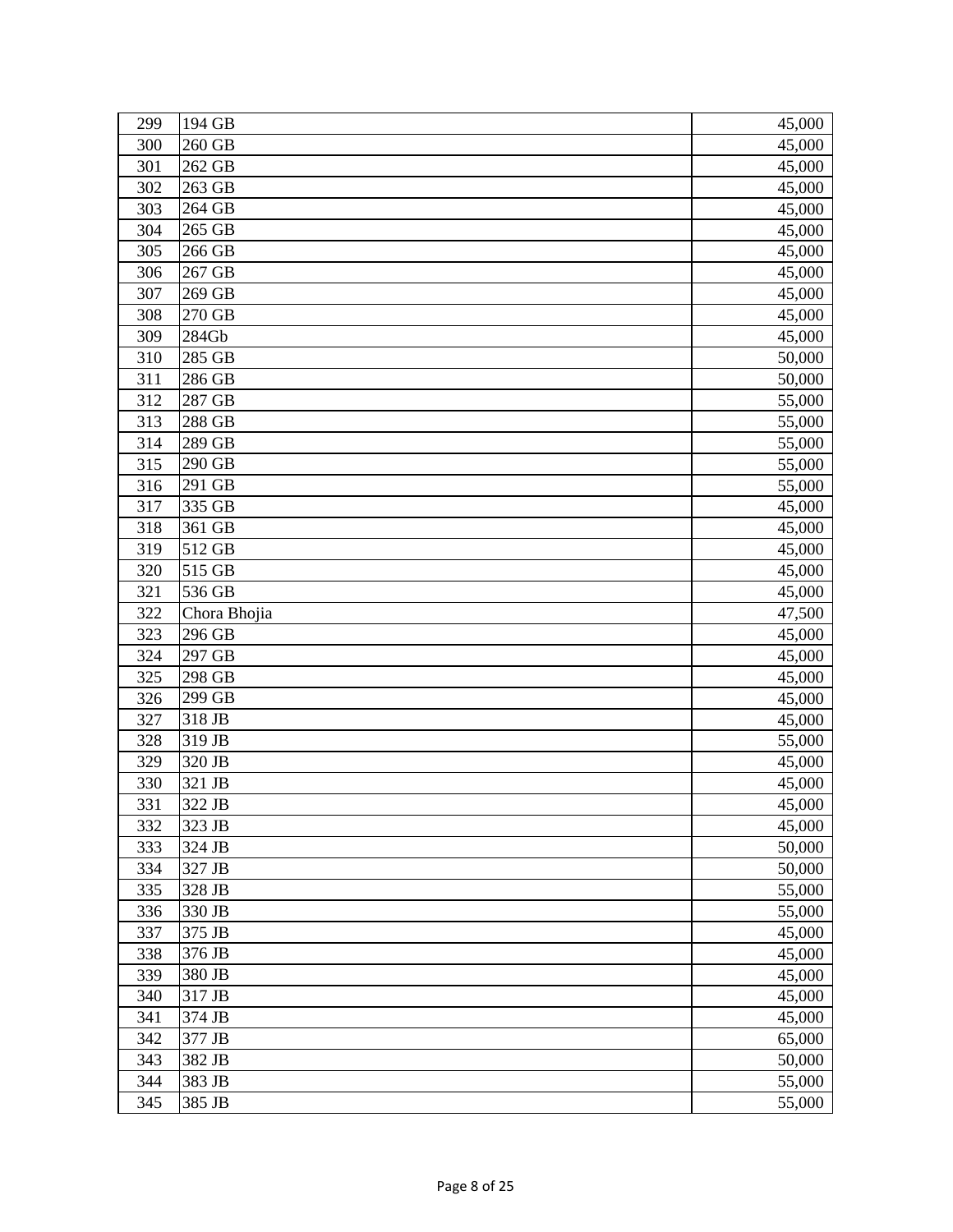| 346        | 386 JB                     | 55,000           |
|------------|----------------------------|------------------|
| 347        | 387 JB                     | 60,000           |
| 348        | 388 JB                     | 45,000           |
| 349        | 389 JB                     | 70,000           |
| 350        | 390 JB                     | 70,000           |
| 351        | 392 JB                     | 45,000           |
| 352        | 395 JB                     | 80,000           |
| 353        | 397 JB                     | 80,000           |
| 354        | 477 JB                     | 85,000           |
| 355        | Sitara Colony              | 1,000,000        |
| 356        | Main Gojra Road            | 3,200,000        |
| 357        | Karkhana Shorkot Bazar     | 6,000,000        |
| 358        | Huzoor Garden              | 1,200,000        |
| 359        | Jinnah abad urban          | 2,500,000        |
| 360        | Fatima town                | 800,000          |
| 361        | Javeeed Colony             | 750,000          |
| 362        | Eid Gah                    | 1,000,000        |
| 363        | Jhang Road off road        | 10,000,000       |
| 364        | Mall Godam Urban           | 8,000,000        |
| 365        | Mustafa abad Urban         | 1,000,000        |
| 366        | Neelam Jabbar town         | 4,000,000        |
|            | <b>TEHSIL PIR MAHAL</b>    |                  |
|            | <b>RESIDENTIAL</b>         |                  |
| 367        | 752 GB                     | 50,000           |
| 368        | 753 GB                     | 50,000           |
| 369        | 755 GB                     | 40,000           |
| 370        | 756 GB                     | 30,000           |
| 371        | 757 GB                     | 45,000           |
| 372        | 758 GB                     | 45,000           |
| 373        | 759 GB                     | 35,000           |
| 374        | 760 GB                     | 35,000           |
| 375        | 761 GB                     | 35,000           |
| 376        | 762 GB                     | 40,000           |
| 377        | 763 GB                     | 40,000           |
| 378        | 764 GB                     | 24,000           |
| 379        |                            |                  |
| 380        | 765 GB                     | 35,000           |
|            | Arooti                     | 24,000           |
| 381        | Chragh Shah                | 35,000           |
| 382        | Dargahi Pur                | 30,000           |
| 383        | Dhedi                      | 30,000           |
| 384        | Jangal Imam Shah           | 32,500           |
| 385        | Jewaya Panwar              | 32,500           |
| 386        | Jewaya Shah                | 32,500           |
| 387<br>388 | Lala Mehar Chand<br>Munian | 32,500<br>32,500 |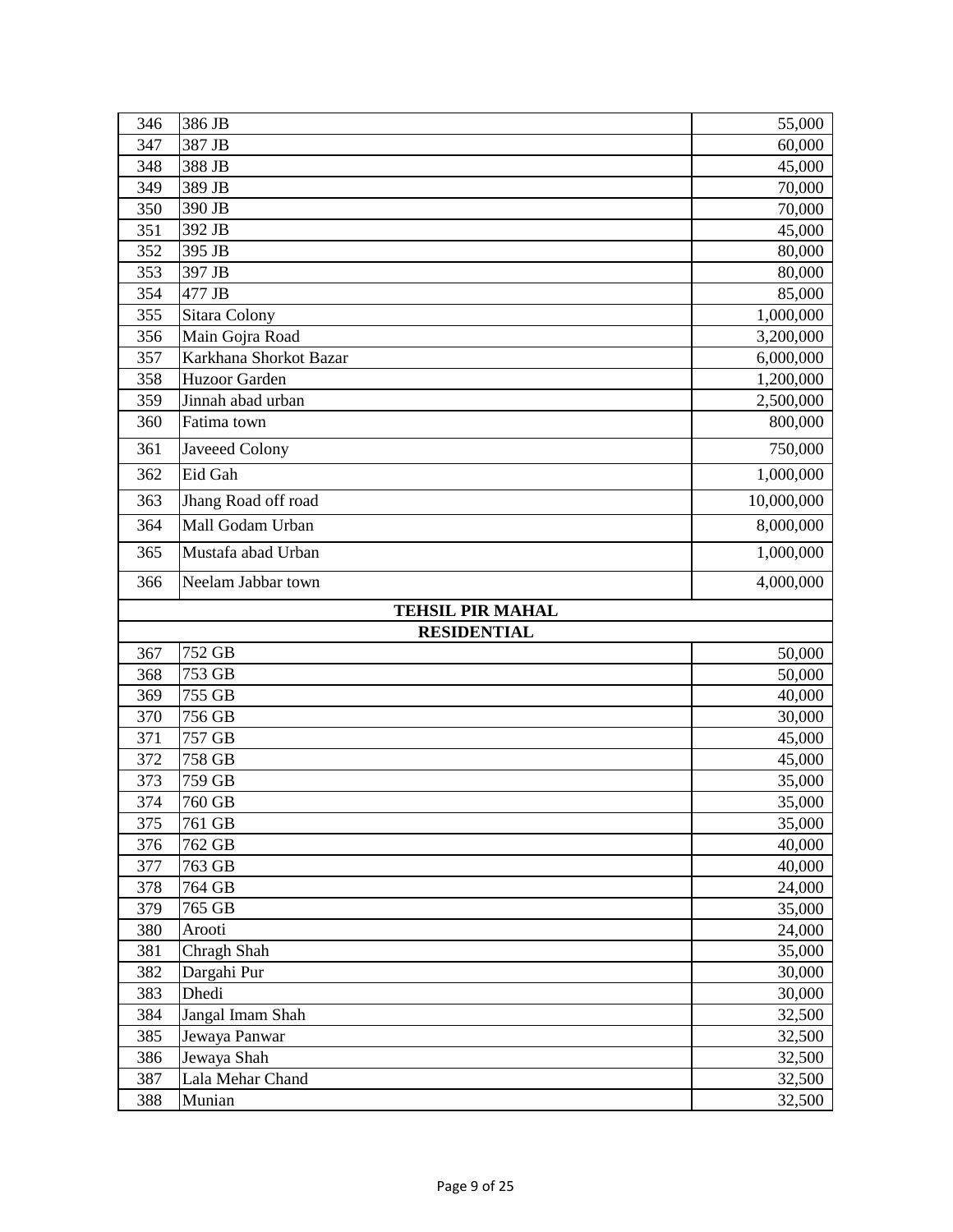| 389 | Nakrayri                                                   | 32,500    |
|-----|------------------------------------------------------------|-----------|
| 390 | Nanka Gedar                                                | 32,500    |
| 391 | Nawab Bhuti                                                | 32,500    |
| 392 | Pati Kalo Wal                                              | 35,000    |
| 393 | Pindi                                                      | 24,000    |
| 394 | Qazi Ghalib                                                | 35,000    |
| 395 | Saleh-o-Shah                                               | 35,000    |
| 396 | Shah Pur                                                   | 40,000    |
| 397 | Rajana Road Rajana                                         | 75,000    |
| 398 | 319 GB Urban Area Shorkot Road                             | 275,000   |
| 399 | 319 GB Urban Area Shorkot Road (Square No. 56)             | 200,000   |
| 400 | 320 GB Urban Area (Square No. 53)                          | 200,000   |
| 401 | 320 GB Urban Area (Square No. 53)                          | 199,650   |
| 402 | 320 GB Urban Area Ahmad Town                               | 199,650   |
| 403 | 320 GB Urban Area Itfaq Town                               | 200,000   |
| 404 | 320 GB Urban Area Lassi Town                               | 200,000   |
| 405 | 320 GB Urban Area Madni Town                               | 199,650   |
| 406 | 327 GB Urban Area (Square No. 2)                           | 231,000   |
| 407 | 327 GB Urban Area Bilal Colony                             | 450,000   |
| 408 | 327 GB Urban Area Qasim Colony                             | 330,000   |
| 409 | 327 GB Urban Arean Rehmat Colony                           | 450,000   |
| 410 | 779 GB - Ali Raza Town                                     | 450,000   |
| 411 | 779 GB - Allah Wala Chowk to Madina Chowk                  | 1,000,000 |
| 412 | 779 GB - Iqbal Park Road                                   | 1,090,870 |
| 413 | 779 GB - Jamia Usmania Road                                | 1,182,500 |
| 414 | 779 GB - Main Bazar Street No 1, 2 & 3                     | 1,500,000 |
| 415 | 779 GB - Other Land                                        | 500,000   |
| 416 | 779 GB - Sahib-e-Lolak Masjid To Rajana Road               | 1,500,000 |
| 417 | 779 GB - Tanki To Wapda Chowk                              | 1,485,000 |
| 418 | 779 GB - Thana Road                                        | 1,485,000 |
| 419 | 779 GB Urban Area Allah wala Chowk to Sabzi Mandi Chowk    | 2,000,000 |
| 420 | 779 GB Urban Area Ch. Cotton Factory (Umar Farooq Colony)  | 1,650,000 |
| 421 | 779 GB Urban Area Cinema Factory Road                      | 1,500,000 |
| 422 | 779 GB Urban Area Factory Block Near Stadium               | 1,500,000 |
| 423 | 779 GB Urban Area Ghallah Mandi Market Shops / Upper Story | 1,700,000 |
| 424 | 779 GB Urban Area Ghousia Abad                             | 900,000   |
| 425 | 779 GB Urban Area Girls High School Road                   | 900,000   |
| 426 | 779 GB Urban Area Gurdwara Block                           | 900,000   |
| 427 | 779 GB Urban Area Hayder Town                              | 400,000   |
| 428 | 779 GB Urban Area Jhang Bazaar Shops / Upper Story         | 1,750,000 |
| 429 | 779 GB Urban Area Kachi Kothi                              | 600,000   |
| 430 | 779 GB Urban Area Karkhana Bazaar Shops / Upper Story      | 1,750,000 |
| 431 | 779 GB Urban Area Kousar Abad                              | 1,000,000 |
| 432 | 779 GB Urban Area Lower Colony                             | 880,000   |
| 433 | 779 GB Urban Area Lower Colony Road (Malik Chowk To Wapda  | 900,000   |
|     | Chowk)                                                     |           |
| 434 | 779 GB Urban Area Lower Colony Road (Wapda Chowk Aggay)    | 880,000   |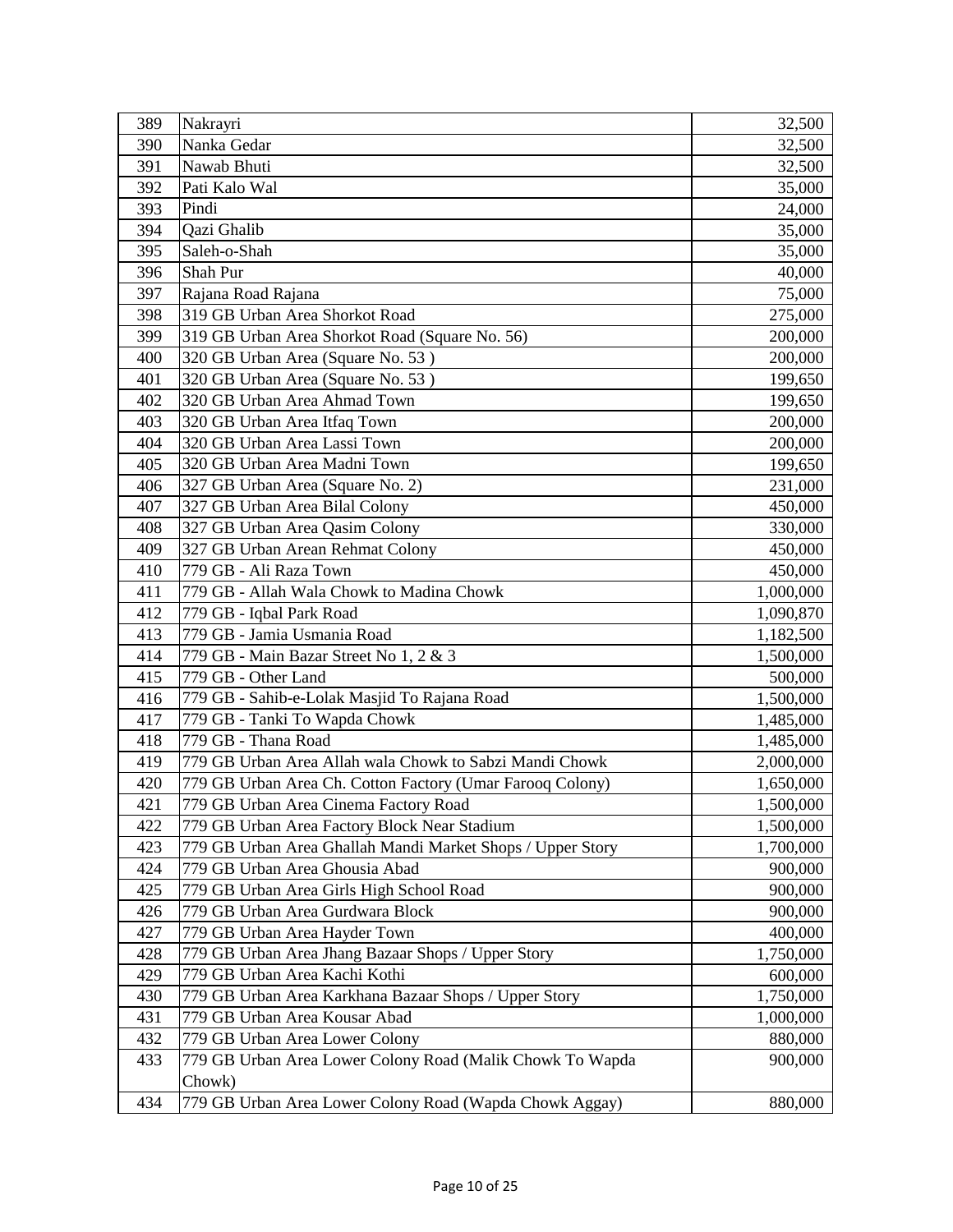| 435 | 779 GB Urban Area Madina Road From Lari Adda / Sabzi Mandi Road    | 962,500   |
|-----|--------------------------------------------------------------------|-----------|
| 436 | 779 GB Urban Area Main Bazaar Shops / Upper Story                  | 2,500,000 |
| 437 | 779 GB Urban Area Mandar Block                                     | 1,000,000 |
| 438 | 779 GB Urban Area Masjid Block                                     | 1,200,000 |
| 439 | 779 GB Urban Area Nawab Masroor Cotton Factory / Nikkey Shah       | 1,210,000 |
| 440 | 779 GB Urban Area Opp. Ghallah Mandi                               | 1,500,000 |
| 441 | 779 GB Urban Area Railway Road                                     | 1,100,000 |
| 442 | 779 GB Urban Area Rajana Road Shops / Upper Story                  | 2,500,000 |
| 443 | 779 GB Urban Area Rajana Road Shops / Upper Story (Laari Adda to   | 2,200,000 |
|     | Imam Bargha Chowk)                                                 |           |
| 444 | 779 GB Urban Area Sadar Bazaar Shops / Upper Story                 | 1,000,000 |
| 445 | 779 GB Urban Area Upper Colony                                     | 1,000,000 |
| 446 | 779/GB Agriculture Land (Millat Town, Allama Iqbal Town)           | 300,000   |
| 447 | 319 GB Urban Area (Square No. 46)                                  | 165,000   |
| 448 | 779/GB Agriculture Land (Millat Town, Allama Iqbal Town)           | 302,500   |
| 449 | 779/GB Agriculture Land                                            | 798,600   |
| 450 | 319 GB Urban Area (Square No. 46)                                  | 165,000   |
| 451 | Chak no 319 As Urban (Square No. 53)                               | 242,000   |
| 452 | 319 GB Urban Area Back Rajana Road (Square No. 55)                 | 275,000   |
| 453 | Chak No 320 G.B Urban Area                                         | 220,000   |
| 454 | Chak no 668 GB Urban Area Faridia Town                             | 198,000   |
| 455 | Chak no 668 GB Urban Area Malik Town                               | 175,692   |
| 456 | Chak no 668 GB Urban Area Mehrban Town                             | 175,000   |
| 457 | Chak no 668 GB Urban Area Rehman City                              | 175,692   |
| 458 | Chak no 668 GB Urban Area UK Garden Phase II                       | 115,000   |
| 459 | Chak no 668 GB Urban Area Zulifqar Town                            | 122,984   |
| 460 | Chak No 779 GB Ali Raza Town                                       | 798,600   |
| 461 | Chak No 779 GB Allah Wala Chowk to Madina Chowk                    | 1,750,000 |
| 462 | Chak No 779 GB Iqbal Park Road                                     | 1,650,000 |
| 463 | Chak No 779 GB Jamia Usmania Road                                  | 1,350,000 |
| 464 | Chak No 779 GB Main Bazar Street No 1, 2 & 3                       | 1,430,000 |
| 465 | Chak No 779 GB Other Land                                          | 200,000   |
| 466 | Chak No 779 GB Sahib-e-Lolak Masjid To Rajana Road                 | 1,500,000 |
| 467 | Chak No 779 GB Tanki To Wapda Chowk                                | 1,331,000 |
| 468 | Chak No 779 GB Thana Road                                          | 1,331,000 |
| 469 | Chak No 779 GB Urban Area (Housing Colony)                         | 865,150   |
| 470 | Chak No 779 GB Urban Area Allah wala Chowk to Sabzi Mandi Chowk    | 2,500,000 |
| 471 | Chak No 779 GB Urban Area Ch. Cotton Factory (Umar Farooq Colony)  | 700,000   |
| 472 | Chak No 779 GB Urban Area Cinema Factory Road                      | 665,500   |
| 473 | Chak No 779 GB Urban Area Factory Block Near Stadium               | 900,000   |
| 474 | Chak No 779 GB Urban Area Ghallah Mandi Market Shops / Upper Story | 1,250,000 |
| 475 | Chak No 779 GB Urban Area Ghousia Abad                             | 500,000   |
| 476 | Chak No 779 GB Urban Area Girls High School Road                   | 700,000   |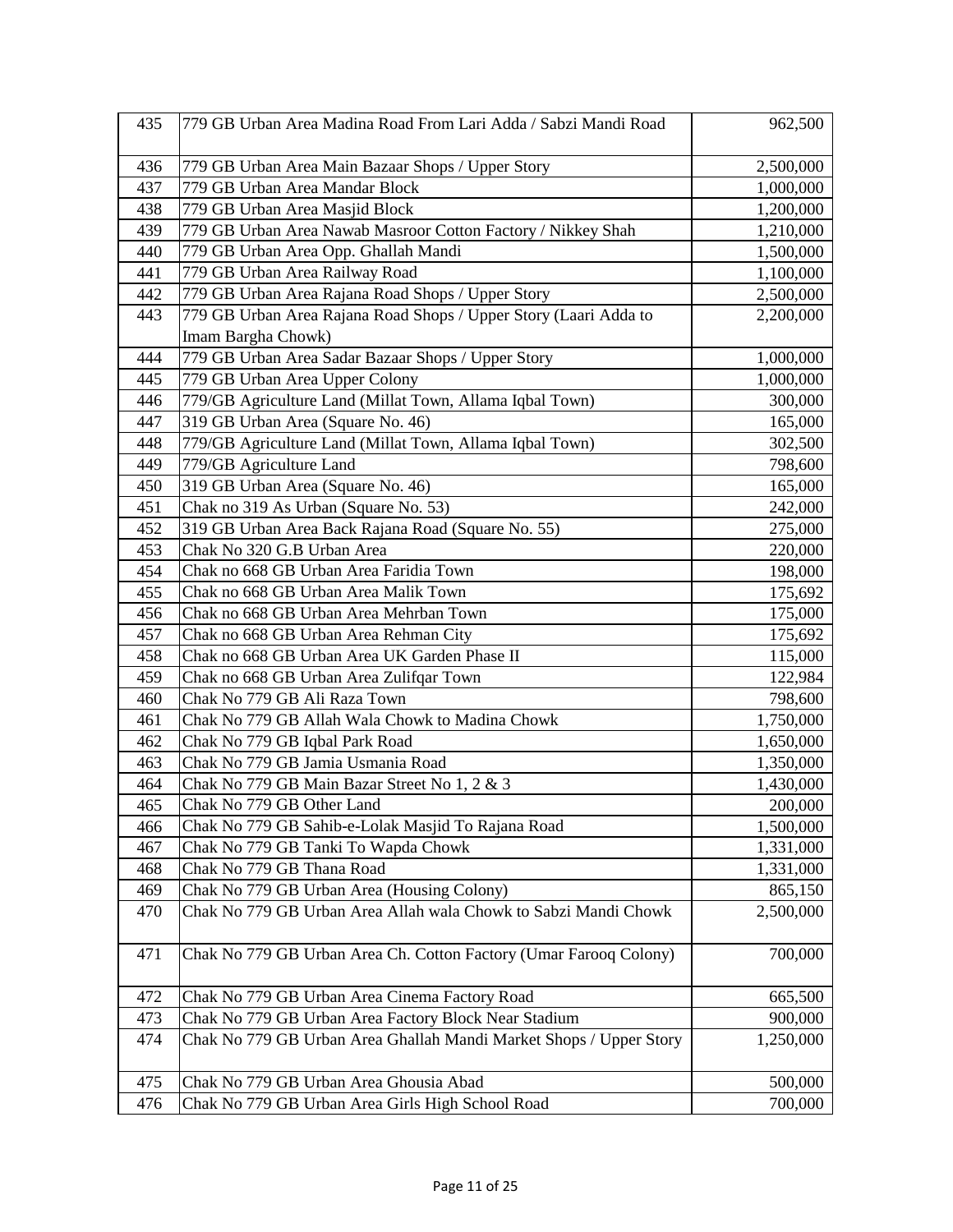| 477        | Chak No 779 GB Urban Area Gurdwara Block                  | 750,000            |
|------------|-----------------------------------------------------------|--------------------|
| 478        | Chak No 779 GB Urban Area Hayder Town                     | 798,600            |
| 479        | Chak No 779 GB Urban Area Housing Colony (Square No. 11)  | 750,000            |
| 480        | Chak No 779 GB Urban Area Housing Colony (Square No. 11)  | 750,000            |
| 481        | Mauza PLOT C urban Area                                   | 150,000            |
| 482        | 319 GB Urban Area Shahnawaz Town                          | 400,000            |
| 483        | 320 GB On Road                                            | 175,000            |
| 484        | 319 GB Urban Area Shorkot Road (Square No. 55)            | 400,000            |
| 485        | 320 GB off Road                                           | 250,000            |
| 486        | Hamza Town                                                | 300,000            |
| 487        | 320 GB Urban Area Link Road                               | 250,000            |
| 488        | 320 GB Square 68 to 80                                    | 150,000            |
| 489        | 320 GB Square 67                                          | 300,000            |
| 490        | 320 GB Link Road Square 34                                | 250,000            |
| 491        | 320 GB Model City                                         | 350,000            |
| 492        | 320 GB Urban Area                                         | 400,000            |
|            | <b>TEHSIL PIR MAHAL</b>                                   |                    |
|            | <b>COMMERCIAL</b>                                         |                    |
|            |                                                           |                    |
| 493        | 683 GB                                                    | 150,000            |
| 494        | 684 GB                                                    | 2,000,000          |
| 495        | 685 GB                                                    | 2,000,000          |
| 496        | 686 GB                                                    | 100,000            |
| 497        | 687 GB                                                    | 2,000,000          |
| 498        | 688 GB                                                    | 2,000,000          |
| 499        | 719 GB                                                    | 2,000,000          |
| 500        | 720 GB                                                    | 2,000,000          |
| 501        | 721 GB                                                    | 2,000,000          |
| 502        | <b>B-Plot</b>                                             | 2,000,000          |
| 503        | Kohal                                                     | 150,000            |
| 504        | Plot-A                                                    | 2,000,000          |
| 505        | Plot-C                                                    | 2,000,000          |
| 506<br>507 | 745 GB                                                    | 170,000            |
| 508        | 747 GB<br>748 GB                                          | 170,000<br>150,000 |
| 509        | 749 GB                                                    | 2,000,000          |
| 510        | 750 GB                                                    | 2,000,000          |
| 511        | 751 GB                                                    | 150,000            |
| 512        | 779 GB Urban Area Ch. Cotton Factory (Umar Farooq Colony) | 500,000            |
| 513        | 779 GB Urban Area Factory Block Near Stadium              | 5,000,000          |
| 514        | 779 GB Urban Area Ghousia Abad                            | 1,050,000          |
| 515        | 779 GB Urban Area Girls High School Road                  | 3,000,000          |
| 516        | 779 GB Urban Area Hayder Town                             | 3,500,000          |
| 517        | 779 GB Urban Area Kachi Kothi                             | 3,250,000          |
| 518        | 779 GB Urban Area Kousar Abad                             | 500,000            |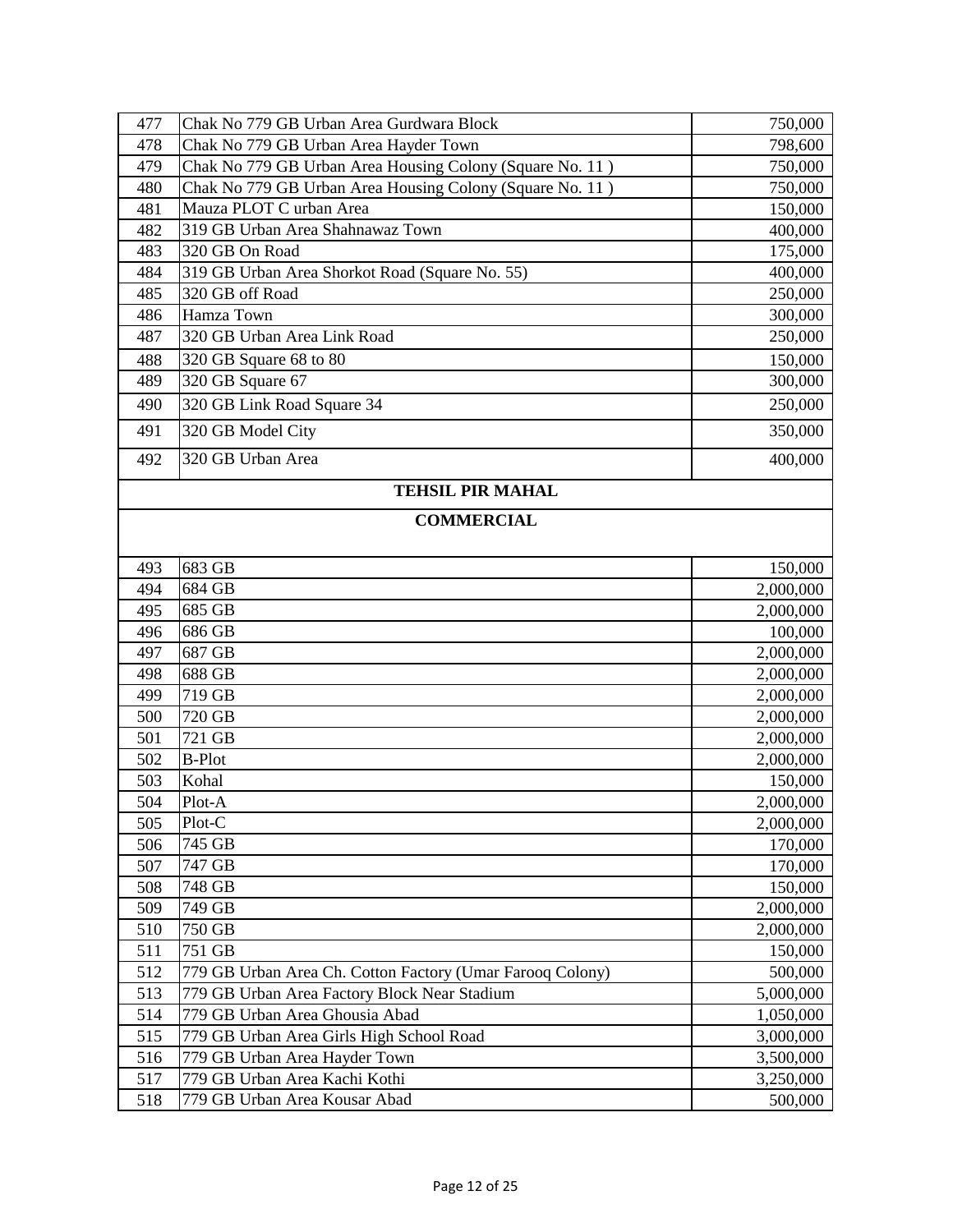| 519                 | 779 GB Urban Area Lower Colony Road (Malik Chowk To Wapda        | 3,500,000 |
|---------------------|------------------------------------------------------------------|-----------|
|                     | Chowk)                                                           |           |
| 520                 | 779 GB Urban Area Madina Road From Lari Adda / Sabzi Mandi Road  | 4,000,000 |
| 521                 | 779 GB Urban Area Mandar Block                                   | 2,500,000 |
| 522                 | 779 GB Urban Area Nawab Masroor Cotton Factory / Nikkey Shah     | 6,500,000 |
| 523                 | 779 GB Urban Area Railway Road                                   | 1,000,000 |
| 524                 | 779 GB Urban Area Rajana Road Shops / Upper Story (Laari Adda to | 1,000,000 |
|                     | Imam Bargha Chowk)                                               |           |
| 525                 | 779 GB Urban Area Upper Colony                                   | 4,500,000 |
| 526                 | 779/GB Agriculture Land (Millat Town, Allama Iqbal Town)         | 2,000,000 |
| 527                 | 319 GB Urban Area                                                | 6,000,000 |
| 528                 | 319 GB Urban Area (Square No. 46)                                | 600,000   |
| 529                 | Chak no 668 GB Urban Area (KHASRA NO 68)                         | 2,000,000 |
| 530                 | Chak no 668 GB Urban Area Faridia Town                           | 145,000   |
| 531                 | Chak no 668 GB Urban Area Industrial Estate                      | 110,000   |
| 532                 | Chak no 668 GB Urban Area Malik Town                             | 150,000   |
| 533                 | Chak no 668 GB Urban Area Zulifqar Town                          | 120,000   |
| 534                 | Chak No 779 GB Ali Raza Town                                     | 220,000   |
| 535                 | Chak No 779 GB Allah Wala Chowk to Madina Chowk                  | 220,000   |
| 536                 | Chak No 779 GB Ghousia Abad                                      | 220,000   |
| 537                 | Chak No 779 GB Iqbal Park Road                                   | 220,000   |
| 538                 | Chak No 779 GB Jamia Usmania Road                                | 220,000   |
| 539                 | Chak No 779 GB Main Bazar Street No 1, 2 & 3                     | 220,000   |
| 540                 | Chak No 779 GB Other Land                                        | 220,000   |
| 541                 | Chak No 779 GB Sahib-e-Lolak Masjid To Rajana Road               | 220,000   |
| 542                 | Chak No 779 GB Tanki To Wapda Chowk                              | 220,000   |
| 543                 | Chak No 779 GB Thana Road                                        | 220,000   |
| 544                 | Chak No 779 GB Urban Area (Housing Colony)                       | 250,000   |
| 545                 | Chak No 779 GB Urban Area (Khasra No 33)                         | 250,000   |
| 546                 | Chak No. 779 GB Urban Area                                       | 350,000   |
| 547                 | Chak No. 320 GB Upto 50 Feet                                     | 400,000   |
| 548                 | Chak No. 320 GB Main Road Pir Mahal to Shorkot                   | 550,000   |
| 549                 | AL jannat Garden                                                 | 400,000   |
| 550                 | Shammas Town                                                     | 300,000   |
| 551                 | 320 GB Al jannat Garden                                          | 300,000   |
| <b>TEHSIL GOJRA</b> |                                                                  |           |
| <b>RESIDENTIAL</b>  |                                                                  |           |
| 552                 | 308 JB                                                           | 55,000    |
| 553                 | 309 JB                                                           | 22,000    |
| 554                 | 310 JB                                                           | 55,000    |
| 555                 | 311 JB                                                           | 60,000    |
| 556                 | 312 JB                                                           | 30,000    |
| 557                 | 313 JB                                                           | 70,000    |
| 558                 | 356 JB                                                           | 75,000    |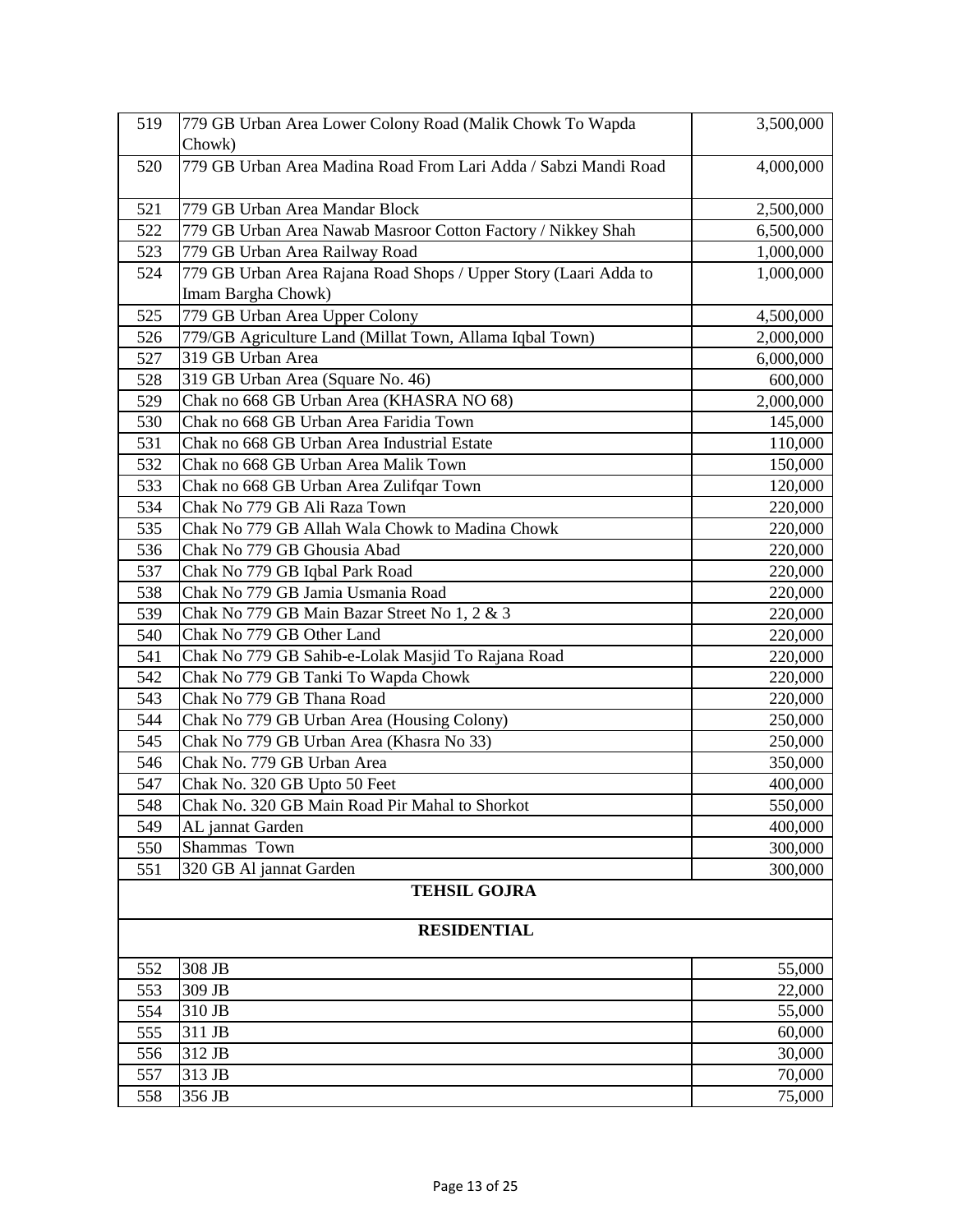| 560<br>358 JB                  | 40,000           |
|--------------------------------|------------------|
| 359 JB<br>561                  | 44,000           |
| 562<br>360 JB                  | 44,000           |
| 419 JB<br>563                  | 65,000           |
| 564<br>420 JB                  | 65,000           |
| 421 JB<br>565                  | 65,000           |
| 566<br>422 JB                  | 65,000           |
| 567<br>423 JB                  | 65,000           |
| 568<br>424 JB                  | 65,000           |
| 426 JB<br>569                  | 65,000           |
| 570<br>427 JB                  | 65,000           |
| 571<br>428 JB                  | 1,500,000        |
| 572<br>429 JB                  | 40,000           |
| 430 JB<br>573                  | 55,000           |
| 574<br>431 JB                  | 55,000           |
| 575<br>432 JB                  | 200,000          |
| 576<br>433 JB                  | 150,000          |
| 577<br>434 JB                  | 65,000           |
| 578<br>435 JB                  | 50,000           |
| 579<br>436 JB                  | 60,000           |
| 580<br>437 JB                  | 60,000           |
| 581<br>438 JB                  | 60,000           |
| 582<br>439 JB                  | 80,000           |
| 583<br>297 JB                  | 60,000           |
| 584<br>298 JB                  | 60,000           |
| 585<br>299 JB                  | 80,000           |
| 586<br>300 JB                  | 88,000           |
| 587<br>303 JB                  | 55,000           |
| 588<br>304 JB                  | 44,000           |
| 589<br>305 JB                  | 33,000           |
| 306 JB<br>590                  | 77,000           |
| 591<br>307 JB                  | 55,000           |
| 351 JB<br>592<br>593<br>352 JB | 66,000<br>44,000 |
| 594<br>353 JB                  | 110,000          |
| 595<br>354 JB                  | 55,000           |
| 355 JB<br>596                  | 33,000           |
| 597<br>278 Rb                  | 55,000           |
| 598<br>280 JB                  | 38,500           |
| 599<br>281 JB                  | 44,000           |
| 282 JB<br>600                  | 110,000          |
| 601<br>283 JB                  | 50,000           |
| 361 JB<br>602                  | 30,000           |
| 603<br>362 JB                  | 50,000           |
| 604<br>363 JB                  | 100,000          |
| 605<br>364 JB                  | 825,000          |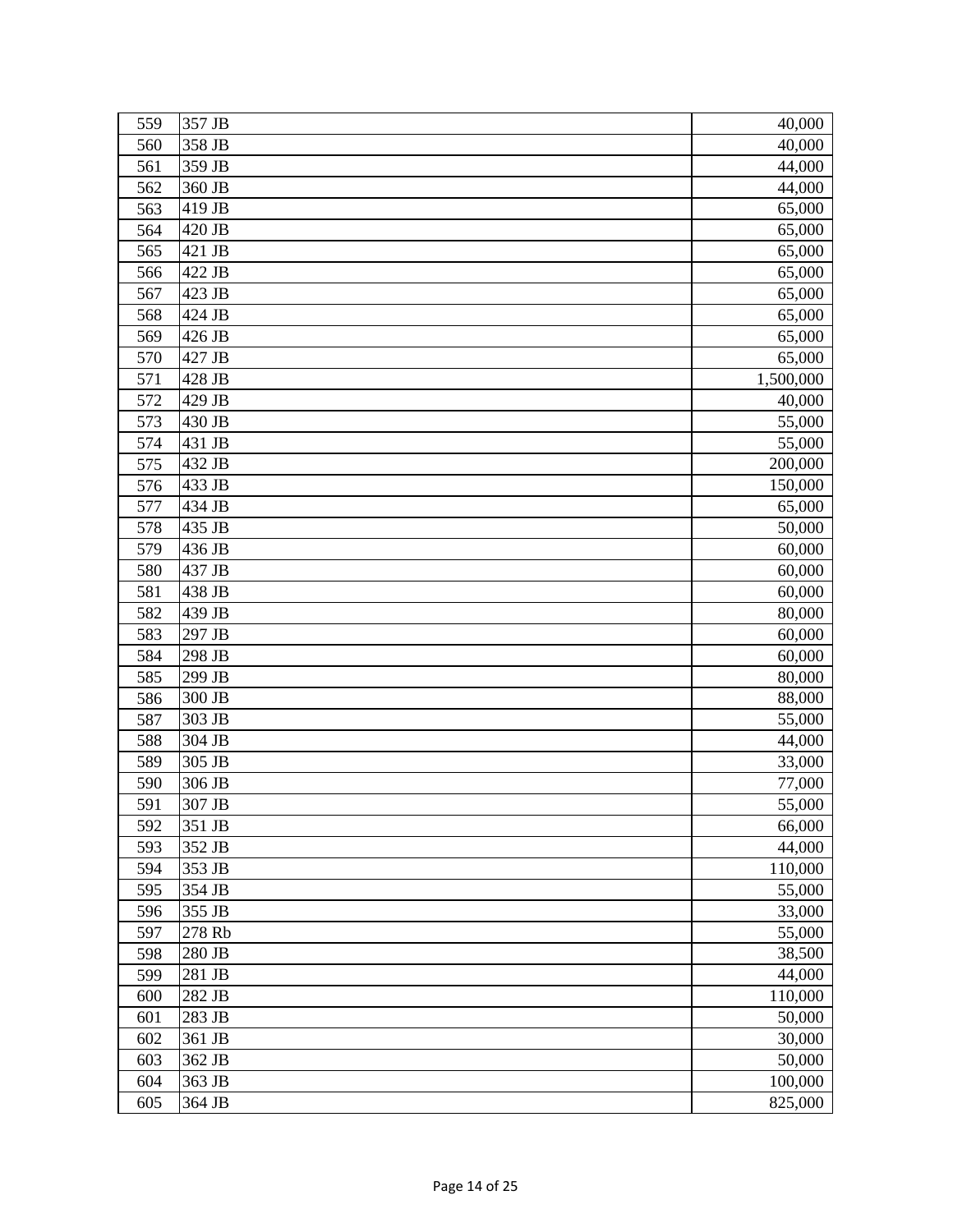| 606 | 366 JB               | 25,000  |
|-----|----------------------|---------|
| 607 | 95 JB                | 44,000  |
| 608 | 96 JB                | 82,500  |
| 609 | 97 JB                | 450,000 |
| 610 | 98 JB                | 44,000  |
| 611 | 99 JB                | 75,000  |
| 612 | 154 GB               | 66,000  |
| 613 | 155 GB               | 75,000  |
| 614 | 156 GB               | 75,000  |
| 615 | 157 GB               | 300,000 |
| 616 | 158 GB               | 77,000  |
| 617 | 159 GB               | 110,000 |
| 618 | 160 GB               | 45,000  |
| 619 | 161 GB               | 45,000  |
| 620 | 162 GB               | 33,000  |
| 621 | 163 GB               | 60,000  |
| 622 | 164 GB               | 55,000  |
| 623 | 178 GB               | 77,000  |
| 624 | 179 GB               | 126,500 |
| 625 | 181 GB               | 165,000 |
| 626 | 241 GB               | 150,000 |
| 627 | 242 GB               | 60,000  |
| 628 | 243 GB               | 40,000  |
| 629 | 244 GB               | 120,000 |
| 630 | 245 GB               | 120,000 |
| 631 | 246 GB               | 25,000  |
| 632 | $\overline{2}$ 48 GB | 50,000  |
| 633 | 285 JB               | 25,000  |
| 634 | 367 JB               | 70,000  |
| 635 | 368 JB               | 50,000  |
| 636 | 369 JB               | 30,000  |
| 637 | 370 JB               | 55,000  |
| 638 | 371 JB               | 25,000  |
| 639 | 372 JB               | 65,000  |
| 640 | 373 JB               | 40,000  |
| 641 | 518 GB               | 25,000  |
| 642 | 277 JB               | 20,000  |
| 643 | 278 JB               | 120,000 |
| 644 | 279 JB               | 30,000  |
| 645 | 332 JB               | 40,000  |
| 646 | 333 JB               | 60,000  |
| 647 | 334 JB               | 65,000  |
| 648 | 335 JB               | 100,000 |
| 649 | 336 JB               | 30,000  |
| 650 | 337 JB               | 25,000  |
| 651 | 338 JB               | 35,000  |
| 652 | 340 JB               | 50,000  |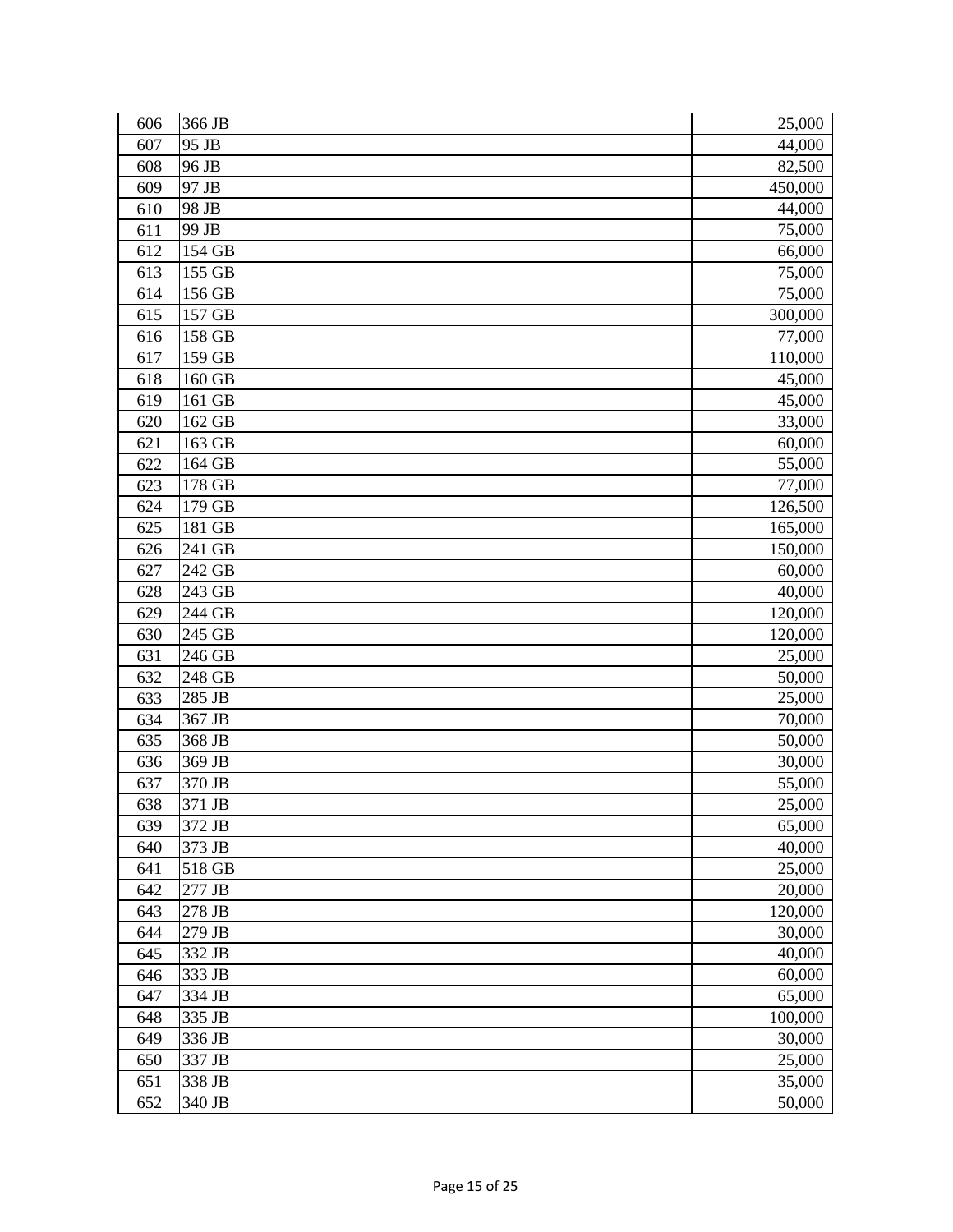| 653 | 341 JB                                               | 60,000    |
|-----|------------------------------------------------------|-----------|
| 654 | 342 JB                                               | 450,000   |
| 655 | 343 JB                                               | 80,000    |
| 656 | 346 JB                                               | 55,000    |
| 657 | 347 JB                                               | 50,000    |
| 658 | 349 JB                                               | 65,000    |
| 659 | 350 JB                                               | 65,000    |
| 660 | 413 JB                                               | 120,000   |
| 661 | 414 JB                                               | 65,000    |
| 662 | 415 JB                                               | 150,000   |
| 663 | 416 JB                                               | 150,000   |
| 664 | 417 JB                                               | 150,000   |
| 665 | 418 JB                                               | 2,500,000 |
| 666 | 90 JB                                                | 60,000    |
| 667 | 91 JB                                                | 65,000    |
| 668 | 92 JB                                                | 65,000    |
| 669 | 93 JB                                                | 2,000,000 |
| 670 | 94 JB                                                | 2,000,000 |
| 671 | 296 JB Square . 20                                   | 300,000   |
| 672 | 296 JB Square . 22                                   | 300,000   |
| 673 | 296 JB Square . 28                                   | 300,000   |
| 674 | 296 JB Square 29                                     | 250,000   |
| 675 | 296 JB                                               | 300,000   |
| 676 | 296 JB Square 30 to 33                               | 300,000   |
| 677 | 296 JB Square 36 to 38                               | 350,000   |
| 678 | 296 JB Square 45                                     | 200,000   |
| 679 | 296 JB Square 47                                     | 350,000   |
| 680 | 296 JB Square 50                                     | 300,000   |
| 681 | 296 JB Square 54                                     | 75,000    |
| 682 | 296 JB Square 55                                     | 300,000   |
| 683 | 296 JB Square 15                                     | 275,000   |
| 684 | 296 JB Square 3                                      | 150,000   |
| 685 | 298 JB Square 12 to 26                               | 80,000    |
| 686 | 298 JB Square 30 to 32                               | 300,000   |
| 687 | 298 JB Square 42 and 15                              | 100,000   |
| 688 | 365 JB Square 48 to 51                               | 300,000   |
| 689 | 365 JB Square 5                                      | 350,000   |
| 690 | 366 JB Urban                                         | 4,500,000 |
| 691 | 366 JB Urban 9                                       | 100,000   |
| 692 | Hamza City, 365 JB                                   | 400,000   |
| 693 | Housing & Physical Planning Circle Faisalabad 470 JB | 375,000   |
| 694 | Imam Bargah Bazaar 470 JB                            | 1,600,000 |
| 695 | Jhang Road Main Civil Club ta Noori Masjad 470 JB    | 1,600,000 |
| 696 | Kachi Abadi Base Line (Khasra No 156) Gojra 365 JB   | 350,000   |
| 697 | Kooh e noor Colony 470 JB                            | 425,000   |
| 698 | Kot Ghulam Mohammad, Taki Mohalla 365 JB             | 425,000   |
| 699 | Lakar Mandi Road 470 JB                              | 3,000,000 |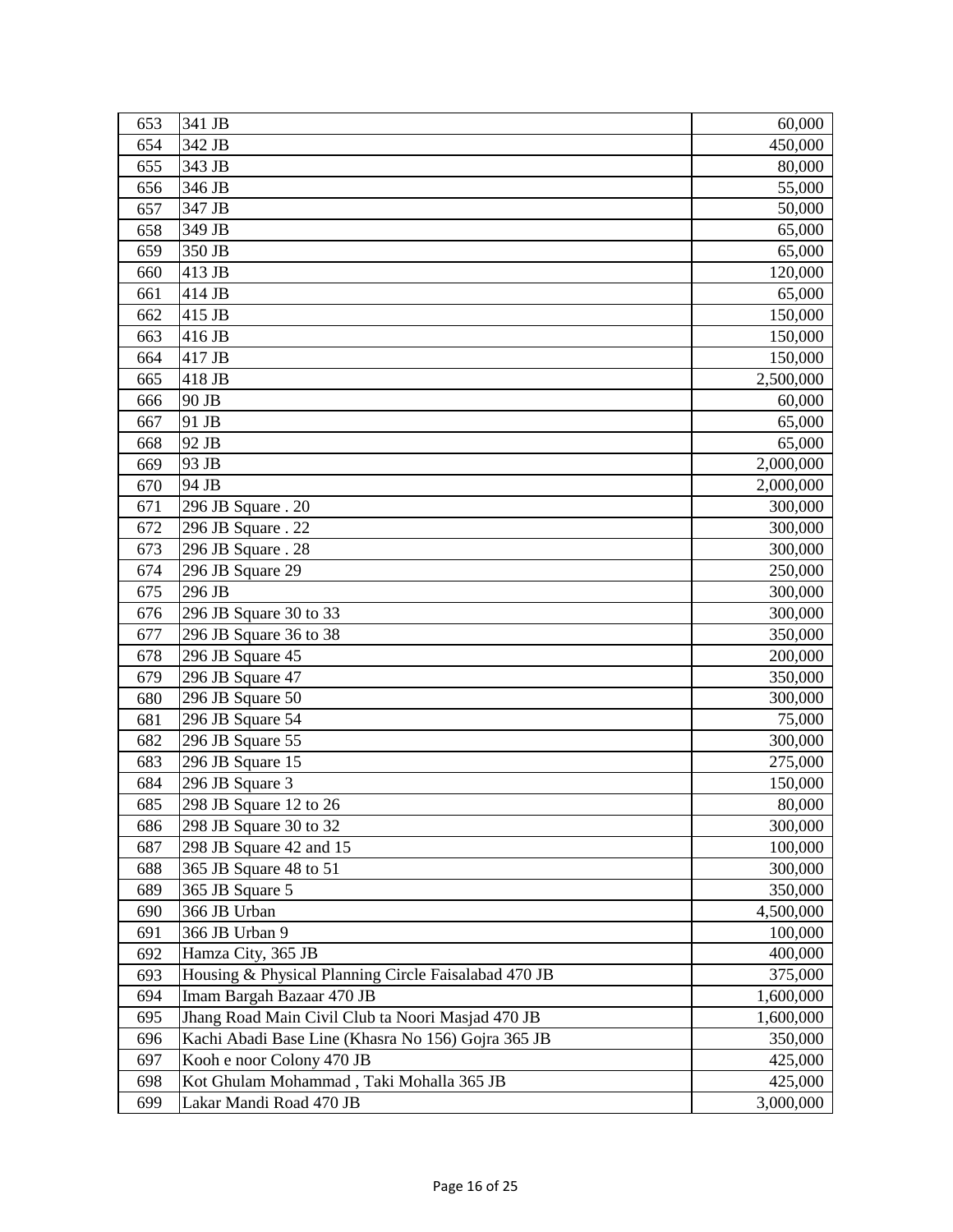| 700 | Madar Wali Gali 470 JB                                          | 1,750,000 |
|-----|-----------------------------------------------------------------|-----------|
| 701 | Mahndi Mohallah Choke - Sumndri Road Malik Karyana S-RE 470 JB  | 6,000,000 |
| 702 | Main Bazaar Gala Mandi - Imam Bargha 470 JB                     | 8,000,000 |
| 703 | Main Mochi wala Road Kacha Gojra Chowk ta Sui Gas line 365 JB   | 600,000   |
| 704 | Main Pensra Road Albarkat School ta Bai Pass 365 JB             | 500,000   |
| 705 | Main Pensra Road Kacha Gojra Chowk ta Shall Petrol Pump 365 JB  | 900,000   |
| 706 | Main Pensra Road Shall Petrol Pump ta Albarkat School 365 JB    | 700,000   |
| 707 | Main Toba Road Ghalla Mor Ta Base Line 365 JB                   | 350,000   |
| 708 | Mehdi Mohalla Main Bazar 470 JB                                 | 1,500,000 |
| 709 | Mehdi Mohalla Tang Streat No 2,4 470 JB                         | 850,000   |
| 710 | Mehndi Muhala Street No 1, 3, 5 470 JB                          | 1,700,000 |
| 711 | Mehndi Sha Bazaar 470 JB                                        | 3,500,000 |
| 712 | Milat - Town, Lasani Town 365 JB                                | 200,000   |
| 713 | Milat - Town 365 JB                                             | 250,000   |
| 714 | Model - WN 470 JB                                               | 2,000,000 |
| 715 | Model City Faze-III 365 JB                                      | 300,000   |
| 716 | Mongi Road Lari Adda ta Takia Phuman sain 470 JB                | 600,000   |
| 717 | Muhala Muslam Abaad Street No. 1-5 470 JB                       | 3,500,000 |
| 718 | Muhala Shekhan 470 JB                                           | 1,150,000 |
| 719 | Nai Mandi, Garh Mohalla 365 JB                                  | 450,000   |
| 720 | National Bank Road 470 JB                                       | 3,500,000 |
| 721 | Nim Wali Gali, Gali National Bank Wali 470 JB                   | 2,000,000 |
| 722 | Post Office Road 470 JB                                         | 7,000,000 |
| 723 | Qadri Darbar Road Mulhiqa Railway Line Jamia Chargia ta Bandhan | 400,000   |
|     | Marrige Hall 365 JB                                             |           |
| 724 | Qadri Darbar, 365 JB                                            | 400,000   |
| 725 | Quaid-e-Azam Road 470 JB                                        | 6,600,000 |
| 726 | Railway Road 470 JB                                             | 2,000,000 |
| 727 | Rali Bazaar 470 JB                                              | 2,000,000 |
| 728 | Sabzi Mandi Road 470 JB                                         | 2,000,000 |
| 729 | Saman Abad 470 JB                                               | 700,000   |
| 730 | Sarafa Bazaar 470 JB                                            | 8,000,000 |
| 731 | Shah Aalim Colony, Abid park, 365 JB I                          | 500,000   |
| 732 | Shareef Pura Awan Colony Ansaar Colony 470 JB                   | 600,000   |
| 733 | Sitara City 365 JB                                              | 150,000   |
| 734 | Sitara City 365 JB                                              | 350,000   |
| 735 | Water Works Bazaar 470 JB                                       | 3,750,000 |
| 736 | Shadman Park 470 JB                                             | 400,000   |
| 737 | Javeed Colony 470 JB                                            | 400,000   |
| 738 | Factory Area - Chimni Shah Androon 470 JB                       | 400,000   |
| 739 | Paradise Colony 365 JB                                          | 225,000   |
| 740 | Park City - 371 J.B                                             | 200,000   |
| 741 | Sadaat Colony - 371 JB                                          | 200,000   |
| 742 | 371 JB                                                          | 100,000   |
| 743 | 371 JB Mongi Road                                               | 200,000   |
| 744 | Chak No. 371 JB (Mongi Road)                                    | 200,000   |
| 745 | 371 JB Mongi Road                                               | 100,000   |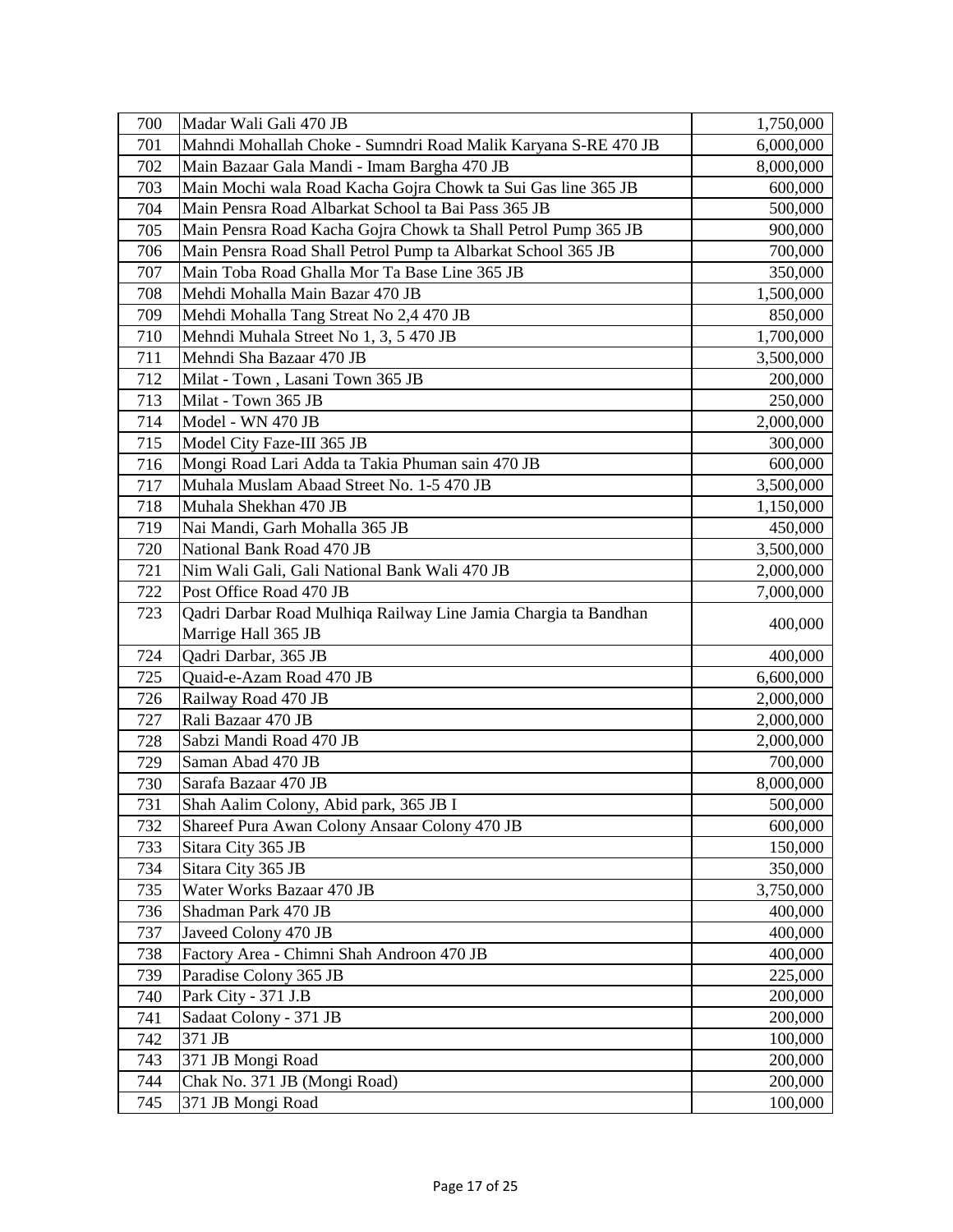| 746 | Nishat Abad/ Rahim Abad - 371 JB              | 200,000   |
|-----|-----------------------------------------------|-----------|
| 747 | Asharaf Colony/Aziz Park - 371 JB             | 200,000   |
| 748 | Ahmad Park/Zafar Colony/Nazir Colony - 371 JB | 200,000   |
| 749 | Muhammad Town - 371 JB                        | 200,000   |
| 750 | Mughal Park/ Jameel Park - 371 JB             | 200,000   |
| 751 | Hasnia Colony - 371 JB                        | 250,000   |
| 752 | Nadeem Park. 371 JB                           | 150,000   |
| 753 | Siraj Town/ Usman Park - 371 JB               | 120,000   |
| 754 | Chak No. 371 JB (Off Road)                    | 35,000    |
|     | <b>TEHSIL GOJRA</b>                           |           |
|     | <b>COMMERCIAL</b>                             |           |
|     |                                               |           |
| 755 | 311 JB                                        | 75,000    |
| 756 | 357 JB                                        | 70,000    |
| 757 | 360 JB                                        | 7,000,000 |
| 758 | 360 JB                                        | 300,000   |
| 759 | 360 JB                                        | 300,000   |
| 760 | 360 JB                                        | 1,000,000 |
| 761 | 360 JB                                        | 5,000,000 |
| 762 | 360 JB                                        | 80,000    |
| 763 | 421 JB                                        | 80,000    |
| 764 | 426 JB                                        | 150,000   |
| 765 | 426 JB                                        | 5,000,000 |
| 766 | 430 JB                                        | 35,000    |
| 767 | 430 JB                                        | 250,000   |
| 768 | 430 JB                                        | 250,000   |
| 769 | 430 JB                                        | 175,000   |
| 770 | 430 JB                                        | 300,000   |
| 771 | 298 JB                                        | 400,000   |
| 772 | 298 JB                                        | 250,000   |
| 773 | 298 JB                                        | 175,000   |
| 774 | 298 JB                                        | 300,000   |
| 775 | 298 JB                                        | 300,000   |
| 776 | 298 JB                                        | 400,000   |
| 777 | 298 JB                                        | 150,000   |
| 778 | 303 JB                                        | 100,000   |
| 779 | 303 JB                                        | 200,000   |
| 780 | 303 JB                                        | 100,000   |
| 781 | 303 JB                                        | 150,000   |
| 782 | 304 JB                                        | 250,000   |
| 783 | 304 JB                                        | 300,000   |
| 784 | 305 JB                                        | 45,000    |
| 785 | 305 JB                                        | 200,000   |
| 786 | 305 JB                                        | 200,000   |
| 787 | 305 JB                                        | 200,000   |
| 788 | 355 JB                                        | 35,000    |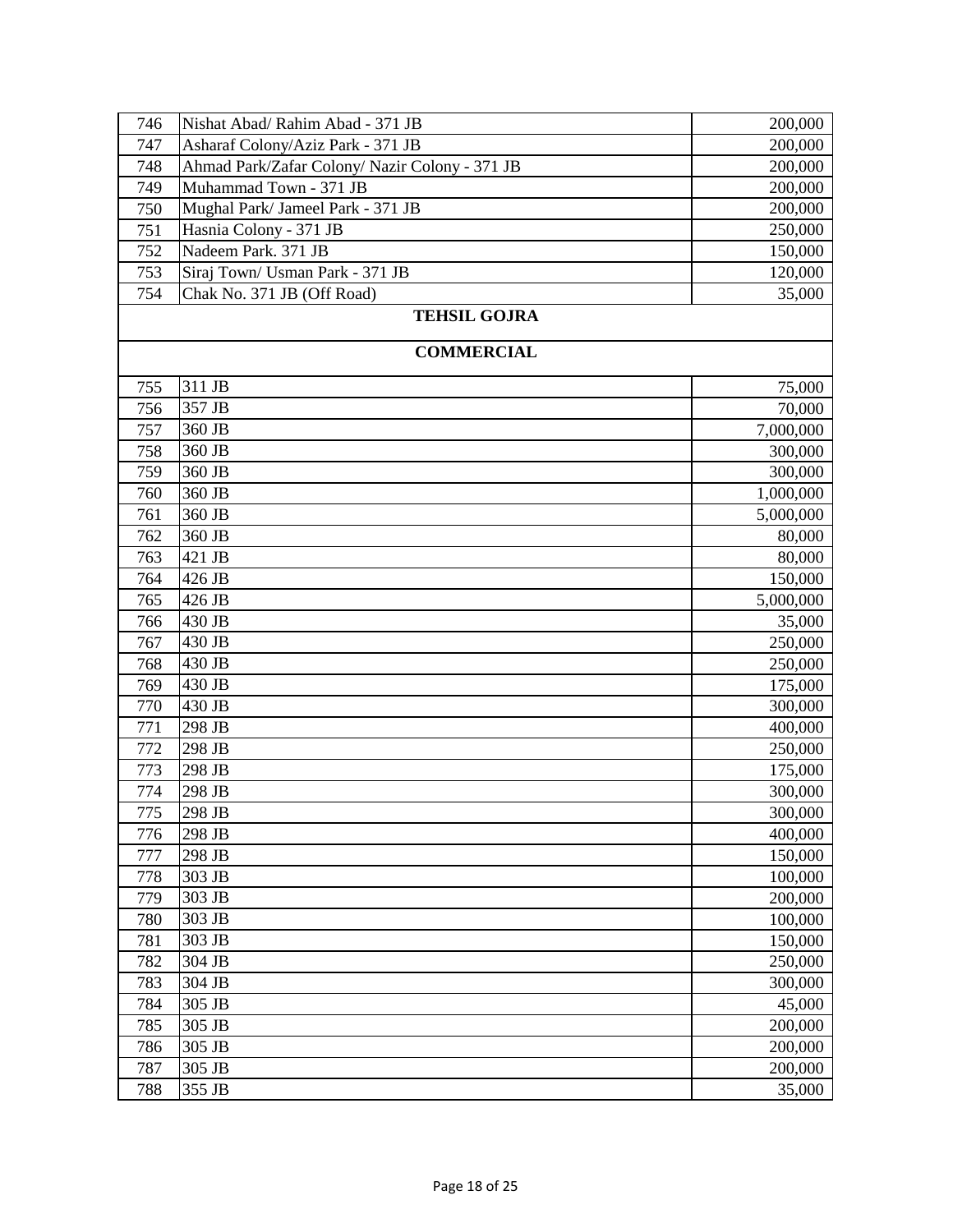| 789 | 281 JB                                               | 200,000   |
|-----|------------------------------------------------------|-----------|
| 790 | 363 JB                                               | 300,000   |
| 791 | 363 JB                                               | 300,000   |
| 792 | 363 JB                                               | 300,000   |
| 793 | 363 JB                                               | 300,000   |
| 794 | 363 JB                                               | 100,000   |
| 795 | 363 JB                                               | 300,000   |
| 796 | 366 JB                                               | 350,000   |
| 797 | 157 GB                                               | 500,000   |
| 798 | 160 GB                                               | 1,500,000 |
| 799 | 160 GB                                               | 900,000   |
| 800 | 160 GB                                               | 1,500,000 |
| 801 | 160 GB                                               | 2,400,000 |
| 802 | 179 GB                                               | 600,000   |
| 803 | 180 GB                                               | 3,500,000 |
| 804 | 180 GB                                               | 5,000,000 |
| 805 | 181 GB                                               | 95,000    |
| 806 | 367 JB                                               | 300,000   |
| 807 | 367 JB                                               | 150,000   |
| 808 | 367 JB                                               | 250,000   |
| 809 | 370 JB                                               | 400,000   |
| 810 | 371 JB                                               | 400,000   |
| 811 | 371 JB                                               | 400,000   |
| 812 | 371 JB                                               | 400,000   |
| 813 | 371 JB                                               | 1,000,000 |
| 814 | 371 JB                                               | 500,000   |
| 815 | 371 JB                                               | 300,000   |
| 816 | 371 JB                                               | 400,000   |
| 817 | 371 JB                                               | 400,000   |
| 818 | 371 JB                                               | 250,000   |
| 819 | 278 JB                                               | 100,000   |
| 820 | 338 JB                                               | 450,000   |
| 821 | 338 JB                                               | 350,000   |
| 822 | 338 JB                                               | 200,000   |
| 823 | 338 JB                                               | 375,000   |
| 824 | 342 JB                                               | 50,000    |
| 825 | 298 JB Housing & Physical Planning Circle Faisalabad | 300,000   |
| 826 | 364 JB                                               | 350,000   |
| 827 | Park City - 371 J.B                                  | 300,000   |
| 828 | 371 JB                                               | 700,000   |
| 829 | Ahmad Park/Zafar Colony/ Nazir Colony - 371 JB       | 400,000   |
| 830 | Muhammad Town - 371 JB                               | 300,000   |
| 831 | Mughal Park/ Jameel Park - 371 JB                    | 1,000,000 |
| 832 | Hasnia Colony - 371 JB                               | 420,000   |
| 833 | Ali Park - 371 JB                                    | 420,000   |
| 834 | Housing Colony - 371 JB                              | 1,200,000 |
| 835 | Sadaat Colony - 371 JB                               | 720,000   |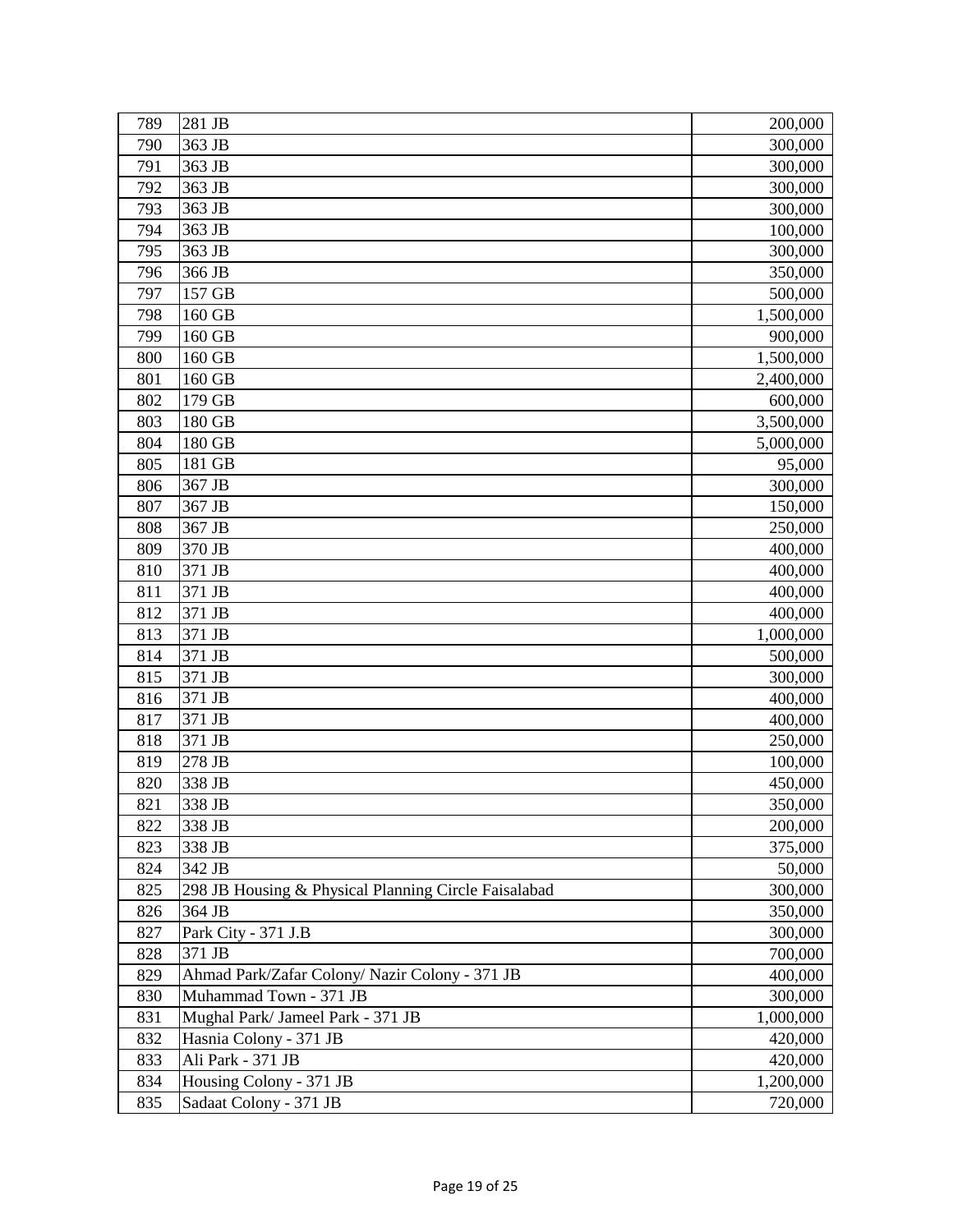| 836 | Sadaat Colony - 371 JB                                         | 600,000   |
|-----|----------------------------------------------------------------|-----------|
| 837 | Taj Colony - 371 JB                                            | 275,000   |
| 838 | Nishat Abad/ Rahim Abad - 371 JB                               | 400,000   |
| 839 | Asharaf Colony/Aziz Park - 371 JB                              | 375,000   |
| 840 | Siraj Town/ Usman Park - 371 JB                                | 330,000   |
| 841 | Qadir Colony - 371 JB                                          | 300,000   |
| 842 | Zubair Town -371 JB                                            | 300,000   |
| 843 | Ali Muhammad Town - 371 JB                                     | 300,000   |
| 844 | Nazir Town - 371 JB                                            | 300,000   |
| 845 | 296 JB Square 22 to 29                                         | 300,000   |
| 846 | 296 JB Square 33                                               | 300,000   |
| 847 | 296 JB Square 37 to 38                                         | 500,000   |
| 848 | Gulshan-e-Zubaida, Siddique Park, 365 JB                       | 300,000   |
| 849 | Habib Bank - Railway Road - Girls High School 470 JB           | 3,000,000 |
| 850 | Hafeez Park Road 365 JB                                        | 1,500,000 |
| 851 | Hamza City, 365 JB                                             | 400,000   |
| 852 | Housing & Physical Planning Circle Faisalabad 470 JB           | 350,000   |
| 853 | Imam Bargah Bazaar 470 JB                                      | 2,500,000 |
| 854 | Jhang Road Main Civil Club ta Noori Masjad 470 JB              | 3,000,000 |
| 855 | Kachi Abadi Base Line (Khasra No 156) Gojra 365 JB             | 500,000   |
| 856 | Kooh e noor Colony 470 JB                                      | 450,000   |
| 857 | Kot Ghulam Mohammad, Taki Mohalla 365 JB                       | 600,000   |
| 858 | Lakar Mandi Road 470 JB                                        | 3,500,000 |
| 859 | Madar Wali Gali 470 JB                                         | 3,000,000 |
| 860 | Mahndi Mohallah Choke - Sumndri Road Malik Karyana S-RE 470 JB | 7,500,000 |
| 861 | Main Bazaar Gala Mandi - Imam Bargha 470 JB                    | 9,500,000 |
| 862 | Main Mochi wala Road Kacha Gojra Chowk ta Sui Gas line 365 JB  | 1,750,000 |
| 863 | Main Pensra Road Albarkat School ta Bai Pass 365 JB            | 750,000   |
| 864 | Main Pensra Road Kacha Gojra Chowk ta Shall Petrol Pump 365 JB | 2,000,000 |
| 865 | Main Pensra Road Shall Petrol Pump ta Albarkat School 365 JB   | 1,100,000 |
| 866 | Main Toba Road Ghalla Mor Ta Base Line 365 JB                  | 1,200,000 |
| 867 | Mehdi Mohalla Main Bazar 470 JB                                | 3,500,000 |
| 868 | Mehdi Mohalla Tang Streat No 2,4 470 JB                        | 2,000,000 |
| 869 | Mehndi Muhala Street No 1, 3, 5 470 JB                         | 3,000,000 |
| 870 | Mehndi Sha Bazaar 470 JB                                       | 5,000,000 |
| 871 | Milat - Town, Lasani Town 365 JB                               | 300,000   |
| 872 | Garh Muhala Street No. 1-5 470 JB                              | 750,000   |
| 873 | Gili Gulam Guas 470 JB                                         | 800,000   |
| 874 | Gulshan Colony 365 JB                                          | 500,000   |
| 875 | Gaffar Park 365 JB                                             | 2,000,000 |
| 876 | Gala Mandi Gate Girl High School 470 JB                        | 7,500,000 |
| 877 | Gala Mandi Gate Railway Road 470 JB                            | 8,000,000 |
| 878 | Gala Mandi Quide-e-Azam Road 470 JB                            | 7,500,000 |
| 879 | Gali Bansan Wali 470 JB                                        | 3,000,000 |
| 880 | Gali Boher Wali 470 JB                                         | 2,000,000 |
| 881 | Gali College Wali 470 JB                                       | 2,000,000 |
| 882 | Gali Gurdwara 470 JB                                           | 4,000,000 |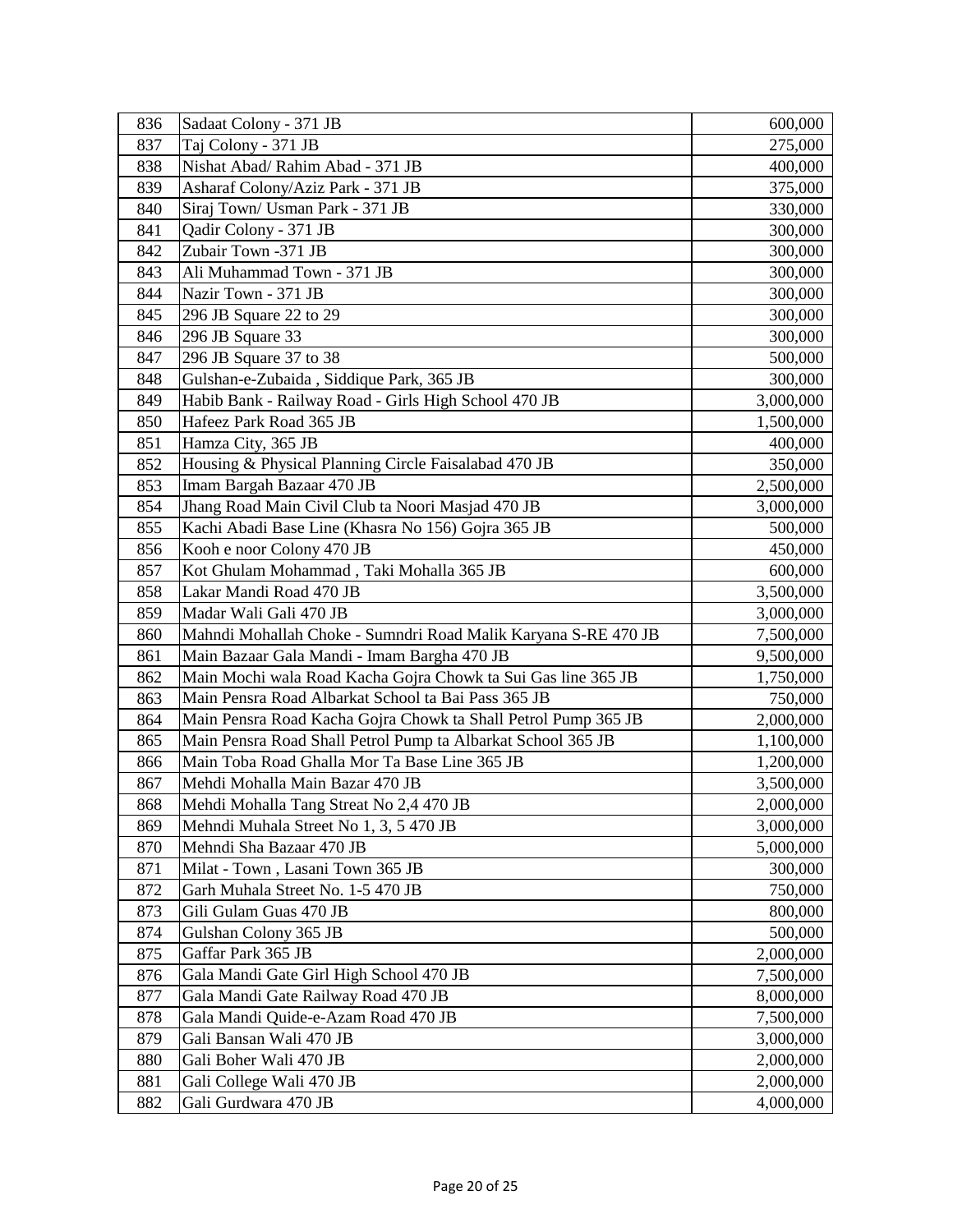| 883 | Gali Haji Ishaq Wali Lakar Mandi 470 JB                    | 600,000    |
|-----|------------------------------------------------------------|------------|
| 884 | Gali Masjid Kapry Wali 470 JB                              | 6,000,000  |
| 885 | Gali Masjid Wali, Noor Wali Talab Wali 470 JB              | 2,000,000  |
| 886 | Gali New Lakar Mandi 470 JB                                | 2,000,000  |
| 887 | Gali Sarafan 470 JB                                        | 4,000,000  |
| 888 | Gali Shafique Shah Wali 470 JB                             | 3,000,000  |
| 889 | Gali Tepusultaan Wali 470 JB                               | 3,500,000  |
| 890 | Garh Muhala Cenima Road 470 JB                             | 2,500,000  |
| 891 | Dera Amanullah, Kot Ghulam Mohammad, Gulshan colony, Sewer | 550,000    |
|     | colony, 365 JB                                             |            |
| 892 | Dhoby Ghat 470 JB                                          | 550,000    |
| 893 | Dijkot Road 470 JB                                         | 1,500,000  |
| 894 | Eid Gaah Road 470 JB                                       | 3,000,000  |
| 895 | Factory Area - Chimni Shah 470 JB                          | 3,000,000  |
| 896 | Gada Khana Baroon Abadi 470 JB                             | 3,000,000  |
| 897 | Gada Khana Mission Road 470 JB                             | 3,000,000  |
| 898 | Gaffar Park 365 JB                                         | 3,000,000  |
| 899 | Chak No. 371 JB (Mongi Road)                               | 400,000    |
| 900 | Chimni shah on Road 470 JB                                 | 600,000    |
| 901 | Christian Colony 470 JB                                    | 400,000    |
| 902 | Club Road 470 JB                                           | 4,000,000  |
| 903 | College Road 470 JB                                        | 3,000,000  |
| 904 | Dera Amanullah, Kot Ghulam Mohammad, Gulshan colony, Sewer | 500,000    |
|     | colony, 365 JB                                             |            |
| 905 | Chak No. 371 JB (Mongi Road Bypass)                        | 1,250,000  |
| 906 | Chak No. 371 JB (Baght Pura Road)                          | 300,000    |
| 907 | Chak No. 371 JB (Gandda Singh Road)                        | 500,000    |
| 908 | Awan Coloney Road Ghalla Godam ta Takia Phuman sain 470 JB | 2,000,000  |
| 909 | Aziz Colony 470 JB                                         | 750,000    |
| 910 | Balwant Pura - 365 JB (Khasra No. 110)                     | 750,000    |
| 911 | Bansa Wala Bazaar 470 JB                                   | 10,000,000 |
| 912 | Bazaar Malkan Wala 470 JB                                  | 10,000,000 |
| 913 | Bus Stand 470 JB                                           | 3,000,000  |
| 914 | Chak No. 371 JB (Baght Pura Road)                          | 300,000    |
|     | <b>TEHSIL KAMALIA</b>                                      |            |
|     | <b>RESIDENTIAL</b>                                         |            |
|     |                                                            |            |
| 915 | 57/2 Tukra1 to 14                                          | 15,000     |
| 916 | 57/2 Tukra6 to 22                                          | 20,000     |
| 917 | 716 GB22 to 50                                             | 50,000     |
| 918 | 723 GB71                                                   | 10,000     |
| 919 | 729 GB61                                                   | 10,000     |
| 920 | 743 GB46                                                   | 20,000     |
| 921 | 746 GB76                                                   | 25,000     |
| 922 | Bakhu Sanpal1                                              | 10,000     |
| 923 | Bakhu Sanpal66                                             | 10,000     |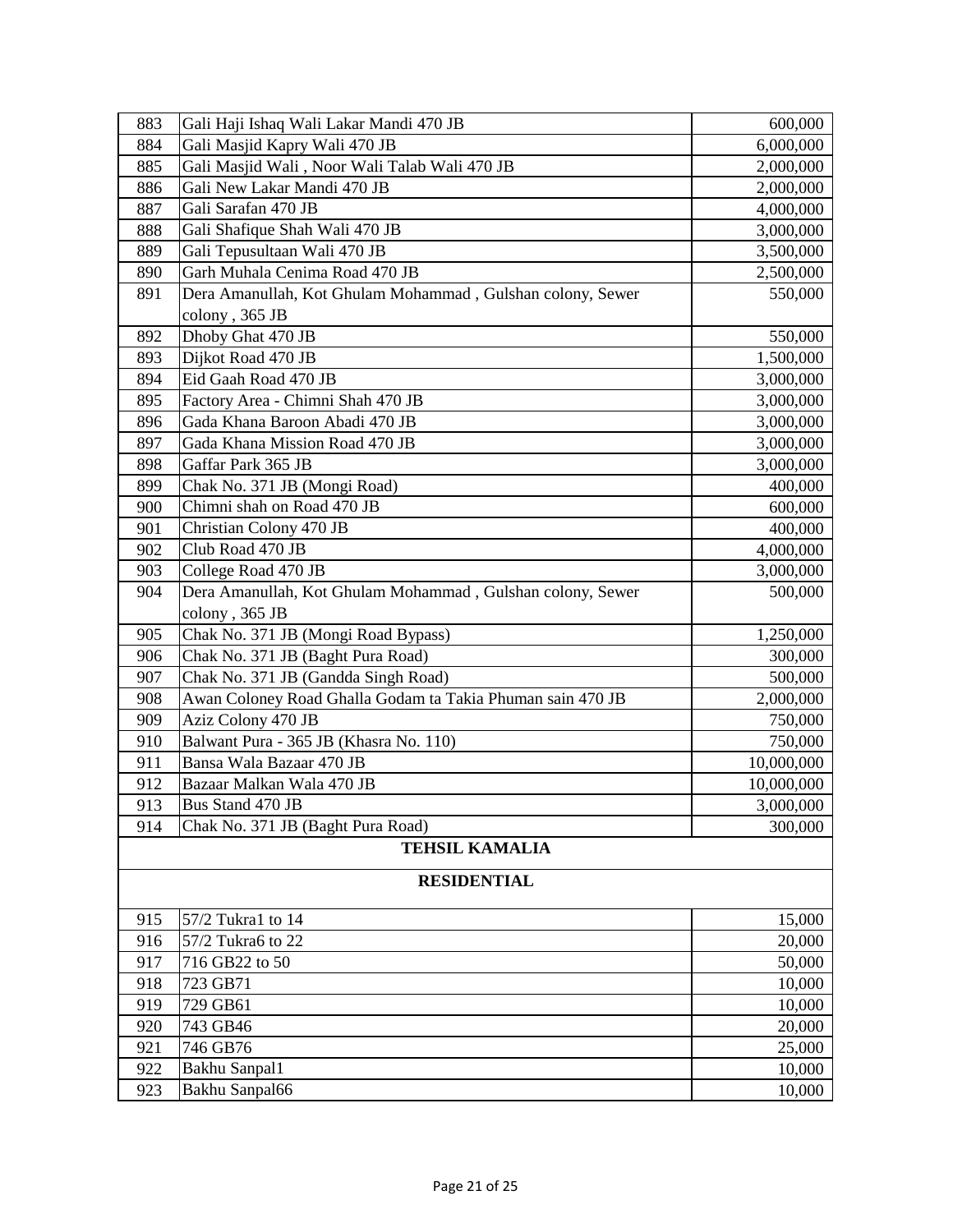| 924 | Darsana112                                    | 10,000    |
|-----|-----------------------------------------------|-----------|
| 925 | Kot Pathana90                                 | 25,000    |
| 926 | Kund Bukhu Sanpal19                           | 20,000    |
| 927 | Mahram Kathia1                                | 25,000    |
| 928 | 58/2 Tukra3                                   | 25,000    |
| 929 | 58/2 Tukra4                                   | 22,000    |
| 930 | 58/3 Tukra26 to 45                            | 25,000    |
| 931 | 712 GB27 to 31                                | 20,000    |
| 932 | 712 GB48                                      | 60,000    |
| 933 | 712 GB65 to 77                                | 25,000    |
| 934 | 712 GB49 to 63                                | 55,000    |
| 935 | 55 Tukra                                      | 35,000    |
| 936 | 56 Tukra                                      | 40,000    |
| 937 | 660 GB                                        | 25,000    |
| 938 | 661 GB                                        | 30,000    |
| 939 | 664 GB                                        | 30,000    |
| 940 | 705 GB                                        | 30,000    |
| 941 | 706 GB                                        | 30,000    |
| 942 | 708 GB                                        | 55,000    |
| 943 | 710 GB                                        | 40,000    |
| 944 | 711 GB                                        | 30,000    |
| 945 | 712 GB                                        | 30,000    |
| 946 | 713 GB                                        | 35,000    |
| 947 | 714 GB                                        | 40,000    |
| 948 | 715 GB                                        | 35,000    |
| 949 | <b>Basti Peeran</b>                           | 20,000    |
| 950 | Dholari1                                      | 20,000    |
| 951 | Ghullay Key Baghaily43                        | 20,000    |
| 952 | Kamalia221                                    | 350,000   |
| 953 | Kamalia203                                    | 30,000    |
| 954 | Karam Kathia51                                | 15,000    |
| 955 | Kund Bela Tindian23                           | 10,000    |
| 956 | Kund Karam Khatia24                           | 325,000   |
| 957 | Mal Fatyana                                   | 35,000    |
| 958 | Mohal                                         | 30,000    |
| 959 | Mohlan Wali                                   | 25,000    |
| 960 | Muhammad Shah                                 | 37,500    |
| 961 | Pepli                                         | 25,000    |
| 962 | Said Moosa                                    | 2,500,000 |
| 963 | Sair Mohal                                    | 30,000    |
| 964 | Sheikh Burhan                                 | 30,000    |
| 965 | Kho Lamay Wala To Dera Khalil Ahmad Link Road | 110,000   |
| 966 | Canal View                                    | 110,000   |
| 967 | Kachi Abadi 708                               | 200,000   |
| 968 | Kamalia Urban9/1                              | 75,000    |
| 969 | Kamalia Urban9/2                              | 75,000    |
| 970 | Kamalia Urban21/3                             | 80,000    |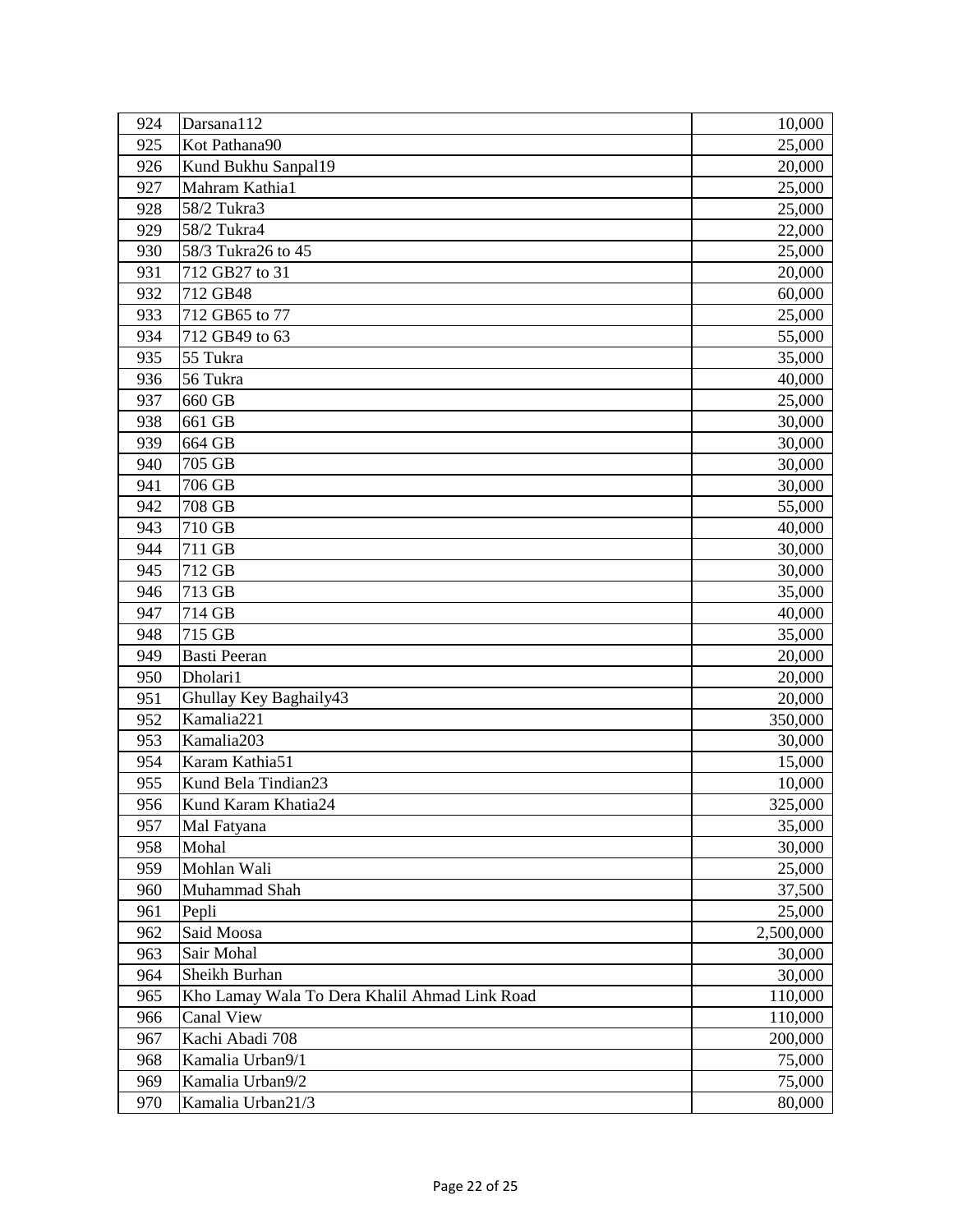| 971  | Kamalia Urban22                                       | 80,000  |
|------|-------------------------------------------------------|---------|
| 972  | Mohallah Gulbahar Colony                              | 250,000 |
| 973  | New Urban Near Populated Area1                        | 75,000  |
| 974  | New Urban Near Populated Area9                        | 75,000  |
| 975  | New Urban Near Populated Area18                       | 100,000 |
| 976  | Sandhelian Wali Road Back                             | 350,000 |
| 977  | <b>Shalimar Forts Back</b>                            | 350,000 |
| 978  | <b>Shalimar Forts Front</b>                           | 300,000 |
| 979  | Kamalia Urban1                                        | 80,000  |
| 980  | Ali Town Back                                         | 350,000 |
| 981  | Bahmna Wala Back                                      | 200,000 |
| 982  | <b>Baqir Colony</b>                                   | 300,000 |
| 983  | <b>Bashir Zameer Colony</b>                           | 300,000 |
| 984  | Chadhar Sial Colony Near Paglan wala                  | 300,000 |
| 985  | Chah Bagh Wala                                        | 300,000 |
| 986  | Chah Bagh wala Gurdasa Road, Kho Rajay wala Link Road | 300,000 |
| 987  | Chah Khaji Wala                                       | 300,000 |
| 988  | Chah Mananawala                                       | 300,000 |
| 989  | Cheechawatni Road Back                                | 300,000 |
| 990  | Chinab Nagar                                          | 300,000 |
| 991  | Darbar Mureed Shaheed to Dera Jamal Din Arain Baypass | 300,000 |
| 992  | Fateh Pur                                             | 300,000 |
| 993  | Fatima Hassan Town                                    | 300,000 |
| 994  | Fatyana Road                                          | 300,000 |
| 995  | <b>Gull Bahar Colony</b>                              | 300,000 |
| 996  | <b>Hafiz Town</b>                                     | 250,000 |
| 997  | Iqbal Bazar Back                                      | 300,000 |
| 998  | Kachi Aabdi 708                                       | 150,000 |
| 999  | Kachi Aabdi Kamalia                                   | 150,000 |
| 1000 | <b>Kamal Colony</b>                                   | 275,000 |
| 1001 | Kamalia Urban14                                       | 120,000 |
| 1002 | Kamalia Urban15                                       | 120,000 |
| 1003 | Kamalia Urban22                                       | 120,000 |
| 1004 | Kamalia Urban21                                       | 120,000 |
| 1005 | Kamalia Urban11                                       | 120,000 |
| 1006 | Kamalia Urban14                                       | 120,000 |
| 1007 | Kamalia Urban6                                        | 120,000 |
| 1008 | Kanal View                                            | 250,000 |
| 1009 | Karkhana Thakran Wala                                 | 250,000 |
| 1010 | <b>Kashmir Town Back</b>                              | 250,000 |
| 1011 | Mamonkanjan Road Back                                 | 250,000 |
| 1012 | Maqbool Colony Galamandi Road Back                    | 250,000 |
| 1013 | New Urban Near Populated Area9                        | 250,000 |
| 1014 | New Urban Near Populated Area11                       | 250,000 |
| 1015 | New Urban Near Populated Area9                        | 250,000 |
| 1016 | New Urban Near Populated Area9                        | 250,000 |
| 1017 | New Urban Near Populated Area1                        | 250,000 |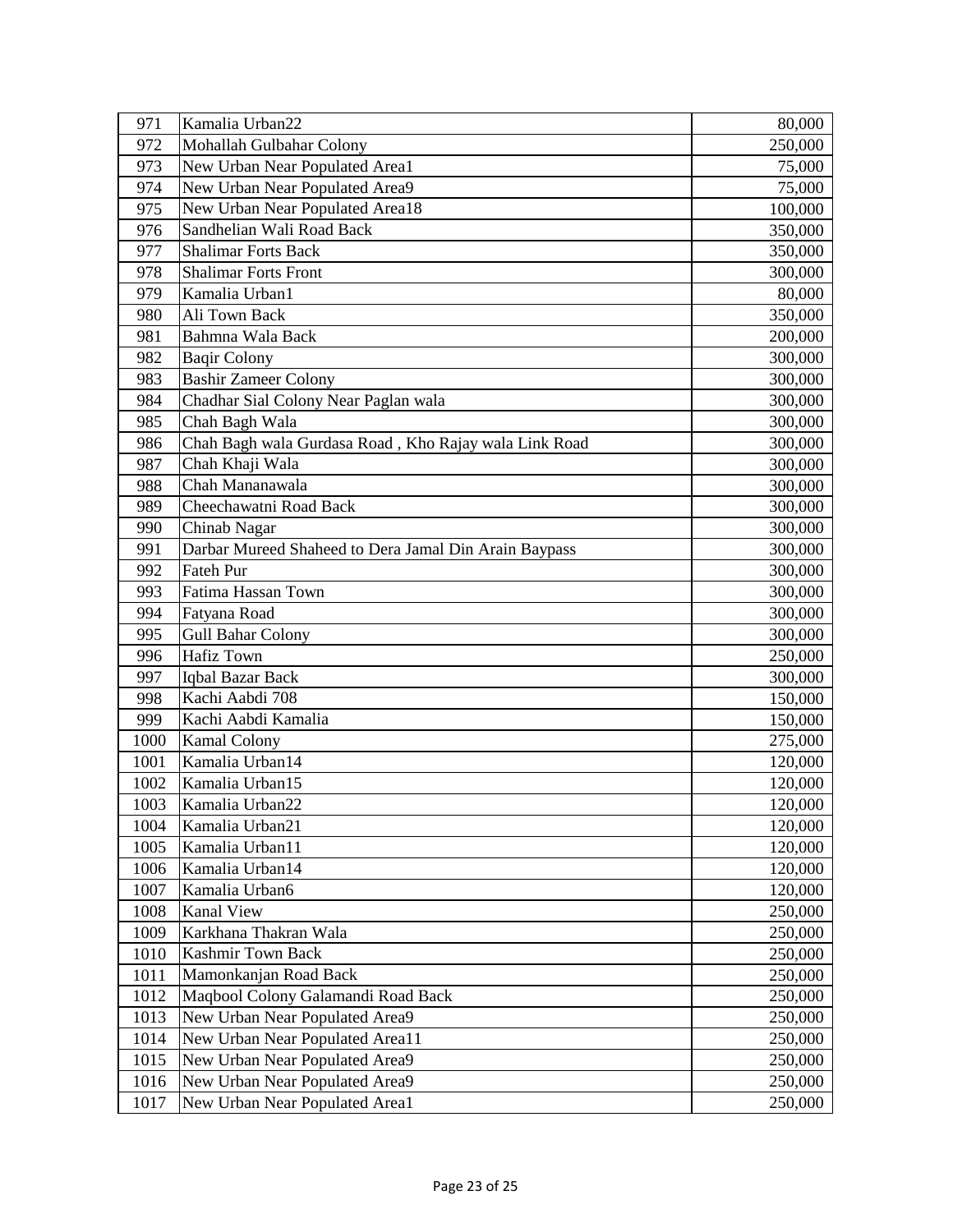| 1018 | New Urban Near Populated Area10 | 250,000 |
|------|---------------------------------|---------|
| 1019 | New Urban Near Populated Area11 | 300,000 |
| 1020 | New Urban Near Populated Area12 | 250,000 |
| 1021 | New Urban Near Populated Area13 | 250,000 |
| 1022 | New Urban Near Populated Area14 | 250,000 |
| 1023 | New Urban Near Populated Area15 | 250,000 |
| 1024 | New Urban Near Populated Area16 | 250,000 |
| 1025 | New Urban Near Populated Area17 | 300,000 |
| 1026 | New Urban Near Populated Area18 | 250,000 |
| 1027 | New Urban Near Populated Area19 | 300,000 |
| 1028 | New Urban Near Populated Area2  | 300,000 |
| 1029 | New Urban Near Populated Area20 | 300,000 |
| 1030 | New Urban Near Populated Area21 | 250,000 |
| 1031 | New Urban Near Populated Area22 | 250,000 |
| 1032 | New Urban Near Populated Area23 | 250,000 |
| 1033 | New Urban Near Populated Area24 | 250,000 |
| 1034 | New Urban Near Populated Area25 | 250,000 |
| 1035 | New Urban Near Populated Area3  | 250,000 |
| 1036 | New Urban Near Populated Area4  | 250,000 |
| 1037 | New Urban Near Populated Area5  | 250,000 |
| 1038 | New Urban Near Populated Area6  | 250,000 |
| 1039 | New Urban Near Populated Area7  | 250,000 |
| 1040 | New Urban Near Populated Area8  | 250,000 |
| 1041 | New Urban Near Populated Area9  | 250,000 |
| 1042 | New Urban Near Populated Area1  | 175,000 |
| 1043 | New Urban Near Populated Area10 | 175,000 |
| 1044 | New Urban Near Populated Area11 | 175,000 |
| 1045 | New Urban Near Populated Area12 | 175,000 |
| 1046 | New Urban Near Populated Area13 | 175,000 |
| 1047 | New Urban Near Populated Area14 | 175,000 |
| 1048 | New Urban Near Populated Area15 | 175,000 |
| 1049 | New Urban Near Populated Area16 | 175,000 |
| 1050 | New Urban Near Populated Area17 | 175,000 |
| 1051 | New Urban Near Populated Area18 | 175,000 |
| 1052 | New Urban Near Populated Area19 | 175,000 |
| 1053 | New Urban Near Populated Area2  | 175,000 |
| 1054 | New Urban Near Populated Area20 | 150,000 |
| 1055 | New Urban Near Populated Area21 | 150,000 |
| 1056 | New Urban Near Populated Area22 | 150,000 |
| 1057 | New Urban Near Populated Area23 | 150,000 |
| 1058 | New Urban Near Populated Area24 | 250,000 |
| 1059 | New Urban Near Populated Area25 | 250,000 |
| 1060 | New Urban Near Populated Area3  | 200,000 |
| 1061 | New Urban Near Populated Area4  | 150,000 |
| 1062 | New Urban Near Populated Area5  | 150,000 |
| 1063 | New Urban Near Populated Area6  | 150,000 |
| 1064 | New Urban Near Populated Area7  | 250,000 |